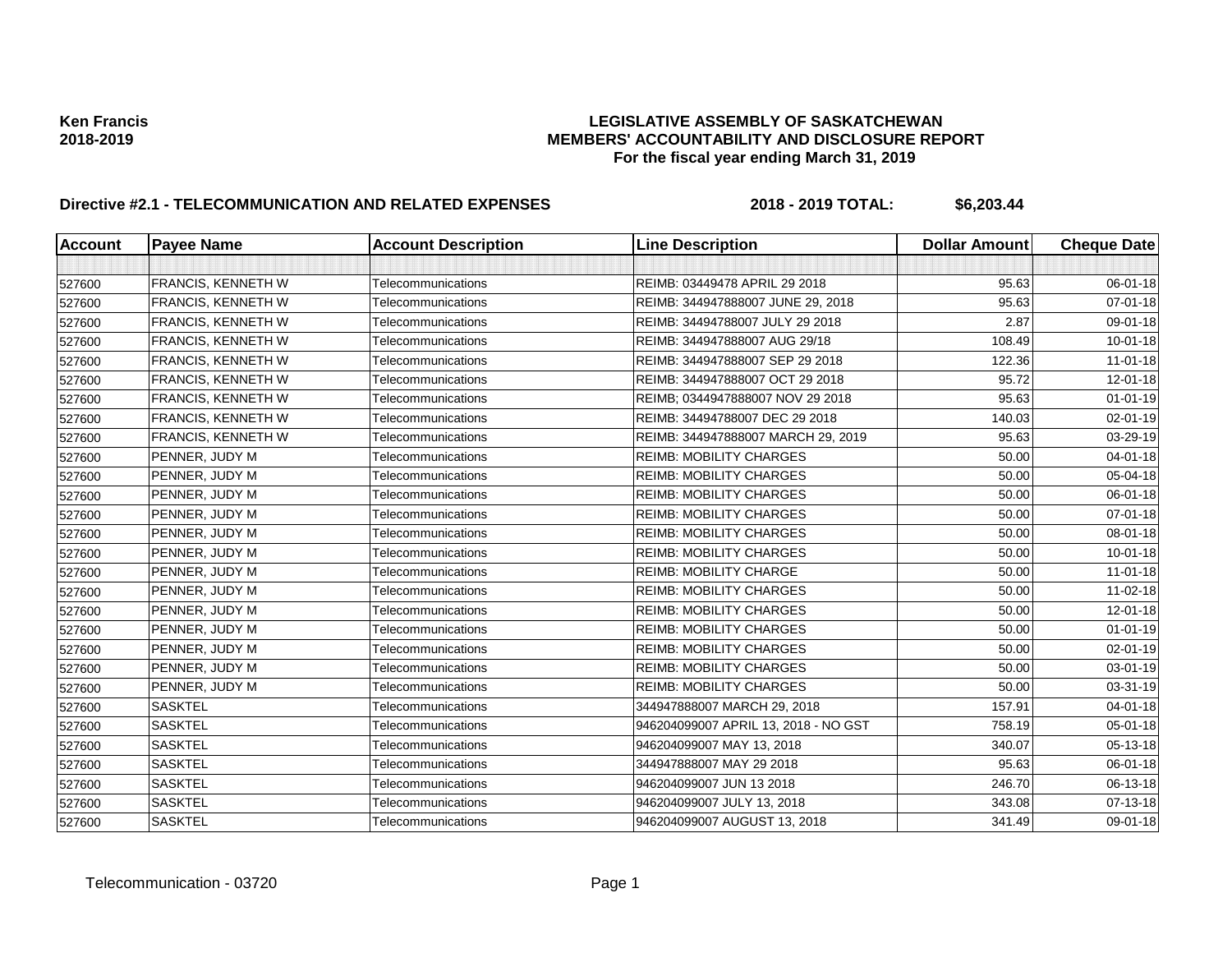| <b>Account</b> | <b>Payee Name</b> | <b>Account Description</b> | <b>Line Description</b>        | <b>Dollar Amount</b> | <b>Cheque Date</b> |
|----------------|-------------------|----------------------------|--------------------------------|----------------------|--------------------|
|                |                   |                            |                                |                      |                    |
| 527600         | <b>SASKTEL</b>    | Telecommunications         | 946204099007 SEP 13 2018       | 345.04               | $10 - 01 - 18$     |
| 527600         | <b>SASKTEL</b>    | Telecommunications         | 946204099007 OCT 13 2018       | 349.40               | $11-01-18$         |
| 527600         | <b>SASKTEL</b>    | Telecommunications         | 946204099007 NOV 13 2018       | 342.19               | 12-01-18           |
| 527600         | <b>SASKTEL</b>    | Telecommunications         | 946204099007 DECEMBER 13, 2018 | 341.01               | $01 - 01 - 19$     |
| 527600         | <b>SASKTEL</b>    | Telecommunications         | 946204099007 JAN 13 2019       | 343.72               | 02-01-19           |
| 527600         | <b>SASKTEL</b>    | Telecommunications         | 946204099007 FEB 13 2019       | 344.59               | 03-01-19           |
| 527600         | <b>SASKTEL</b>    | Telecommunications         | 946204099007 MAR 13, 2019      | 352.43               | 03-13-19           |
|                |                   |                            |                                |                      |                    |
|                |                   |                            |                                |                      |                    |
|                |                   |                            |                                |                      |                    |
|                |                   |                            |                                |                      |                    |
|                |                   |                            |                                |                      |                    |
|                |                   |                            |                                |                      |                    |
|                |                   |                            |                                |                      |                    |
|                |                   |                            |                                |                      |                    |
|                |                   |                            |                                |                      |                    |
|                |                   |                            |                                |                      |                    |
|                |                   |                            |                                |                      |                    |
|                |                   |                            |                                |                      |                    |
|                |                   |                            |                                |                      |                    |
|                |                   |                            |                                |                      |                    |
|                |                   |                            |                                |                      |                    |
|                |                   |                            |                                |                      |                    |
|                |                   |                            |                                |                      |                    |
|                |                   |                            |                                |                      |                    |
|                |                   |                            |                                |                      |                    |
|                |                   |                            |                                |                      |                    |
|                |                   |                            |                                |                      |                    |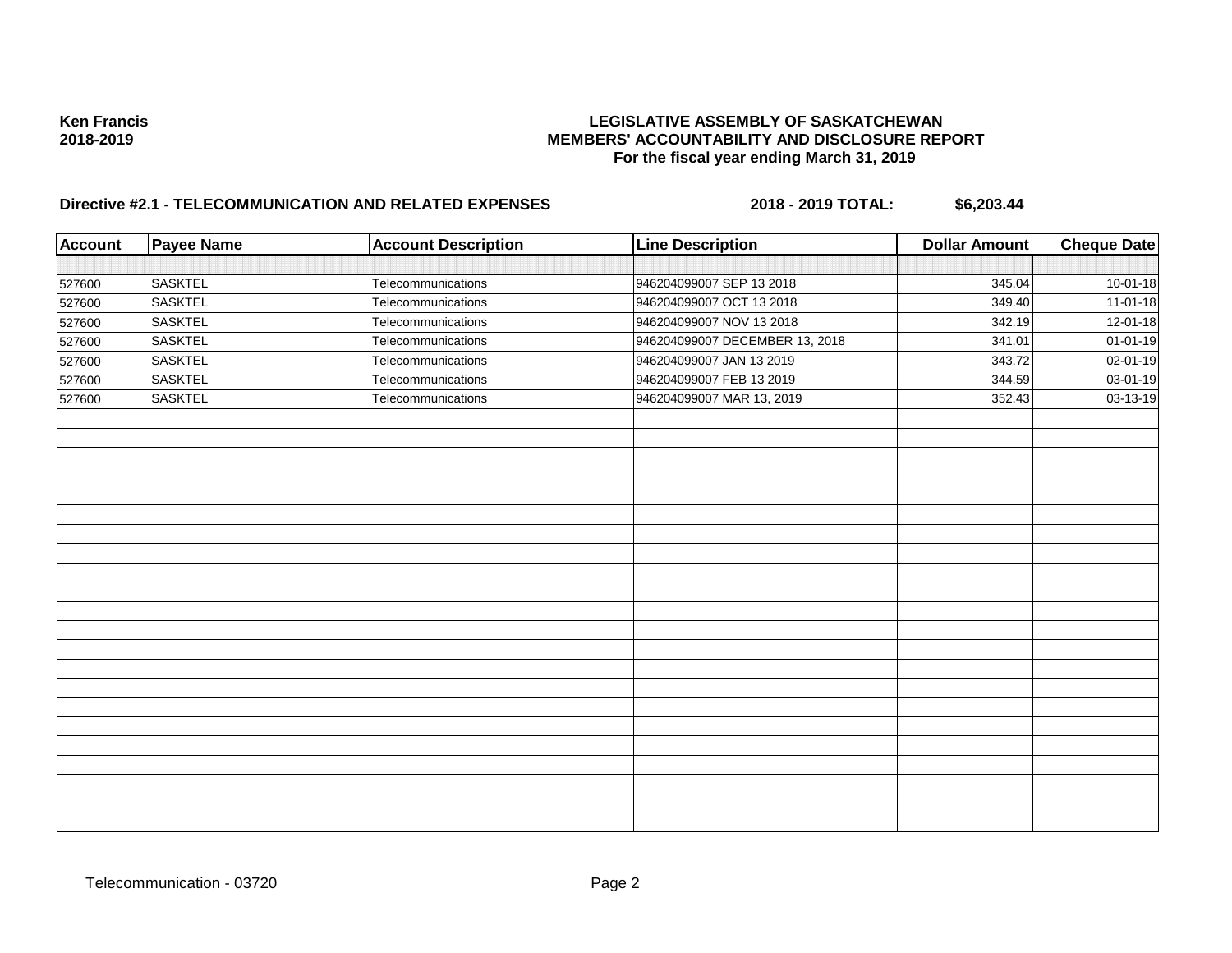| <b>Account</b> | Payee Name | <b>Account Description</b> | <b>Line Description</b> | <b>Dollar Amount</b> | <b>Cheque Date</b> |
|----------------|------------|----------------------------|-------------------------|----------------------|--------------------|
|                |            |                            |                         |                      |                    |
|                |            |                            |                         |                      |                    |
|                |            |                            |                         |                      |                    |
|                |            |                            |                         |                      |                    |
|                |            |                            |                         |                      |                    |
|                |            |                            |                         |                      |                    |
|                |            |                            |                         |                      |                    |
|                |            |                            |                         |                      |                    |
|                |            |                            |                         |                      |                    |
|                |            |                            |                         |                      |                    |
|                |            |                            |                         |                      |                    |
|                |            |                            |                         |                      |                    |
|                |            |                            |                         |                      |                    |
|                |            |                            |                         |                      |                    |
|                |            |                            |                         |                      |                    |
|                |            |                            |                         |                      |                    |
|                |            |                            |                         |                      |                    |
|                |            |                            |                         |                      |                    |
|                |            |                            |                         |                      |                    |
|                |            |                            |                         |                      |                    |
|                |            |                            |                         |                      |                    |
|                |            |                            |                         |                      |                    |
|                |            |                            |                         |                      |                    |
|                |            |                            |                         |                      |                    |
|                |            |                            |                         |                      |                    |
|                |            |                            |                         |                      |                    |
|                |            |                            |                         |                      |                    |
|                |            |                            |                         |                      |                    |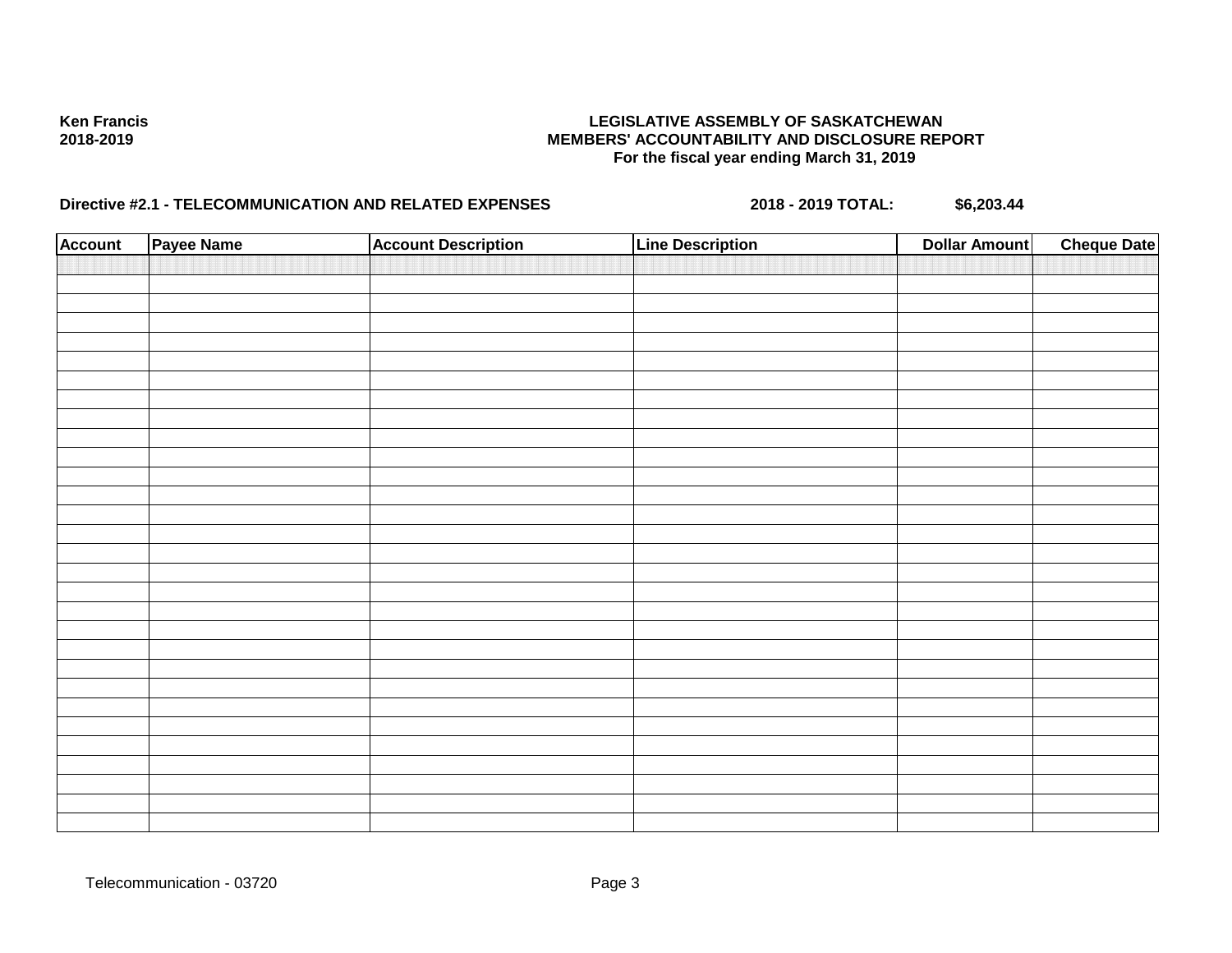| <b>Account</b> | Payee Name | <b>Account Description</b> | <b>Line Description</b> | <b>Dollar Amount</b> | <b>Cheque Date</b> |
|----------------|------------|----------------------------|-------------------------|----------------------|--------------------|
|                |            |                            |                         |                      |                    |
|                |            |                            |                         |                      |                    |
|                |            |                            |                         |                      |                    |
|                |            |                            |                         |                      |                    |
|                |            |                            |                         |                      |                    |
|                |            |                            |                         |                      |                    |
|                |            |                            |                         |                      |                    |
|                |            |                            |                         |                      |                    |
|                |            |                            |                         |                      |                    |
|                |            |                            |                         |                      |                    |
|                |            |                            |                         |                      |                    |
|                |            |                            |                         |                      |                    |
|                |            |                            |                         |                      |                    |
|                |            |                            |                         |                      |                    |
|                |            |                            |                         |                      |                    |
|                |            |                            |                         |                      |                    |
|                |            |                            |                         |                      |                    |
|                |            |                            |                         |                      |                    |
|                |            |                            |                         |                      |                    |
|                |            |                            |                         |                      |                    |
|                |            |                            |                         |                      |                    |
|                |            |                            |                         |                      |                    |
|                |            |                            |                         |                      |                    |
|                |            |                            |                         |                      |                    |
|                |            |                            |                         |                      |                    |
|                |            |                            |                         |                      |                    |
|                |            |                            |                         |                      |                    |
|                |            |                            |                         |                      |                    |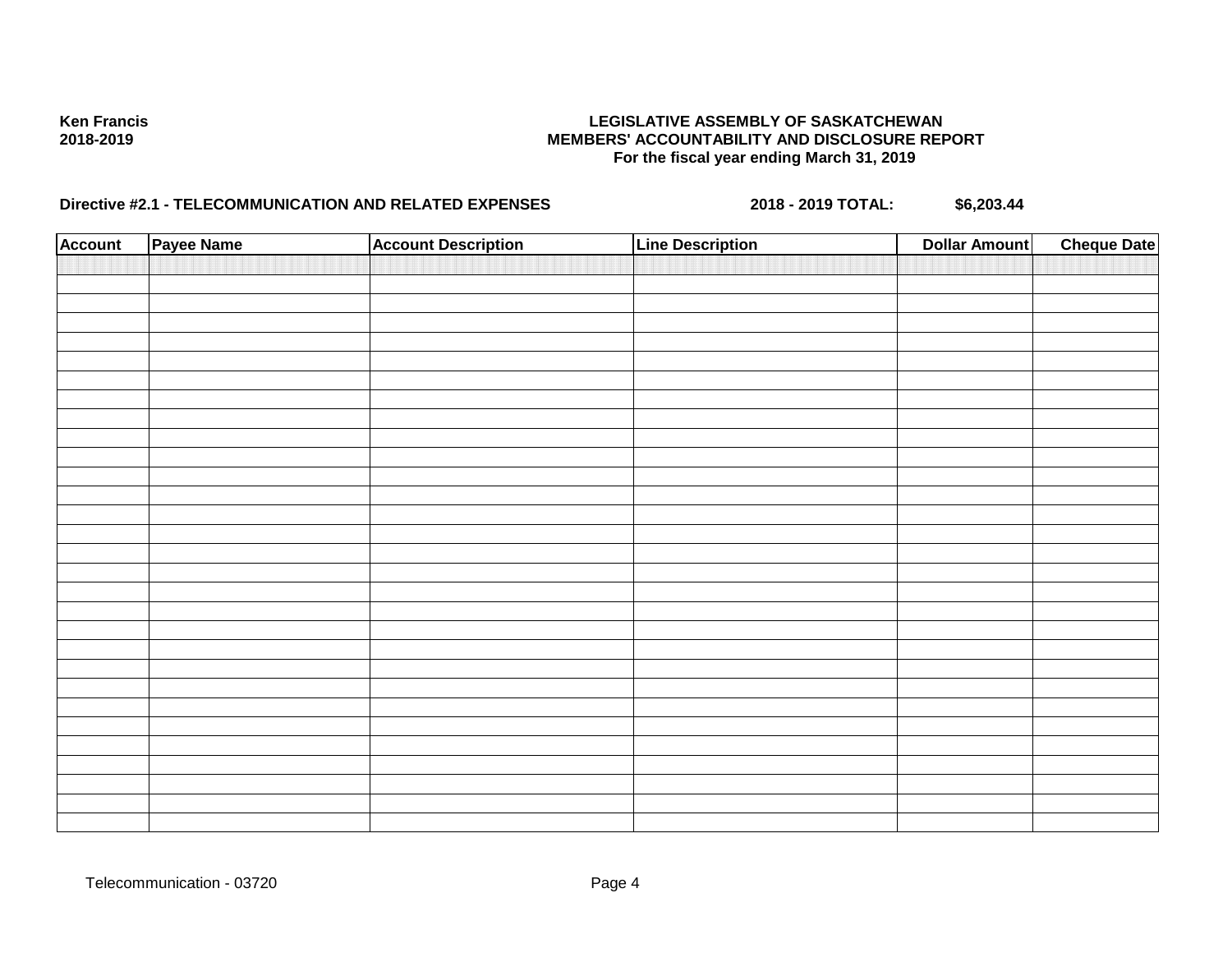| <b>Account</b> | <b>Payee Name</b> | <b>Account Description</b> | <b>Line Description</b> | Dollar Amount | <b>Cheque Date</b> |
|----------------|-------------------|----------------------------|-------------------------|---------------|--------------------|
|                |                   |                            |                         |               |                    |
|                |                   |                            |                         |               |                    |
|                |                   |                            |                         |               |                    |
|                |                   |                            |                         |               |                    |
|                |                   |                            |                         |               |                    |
|                |                   |                            |                         |               |                    |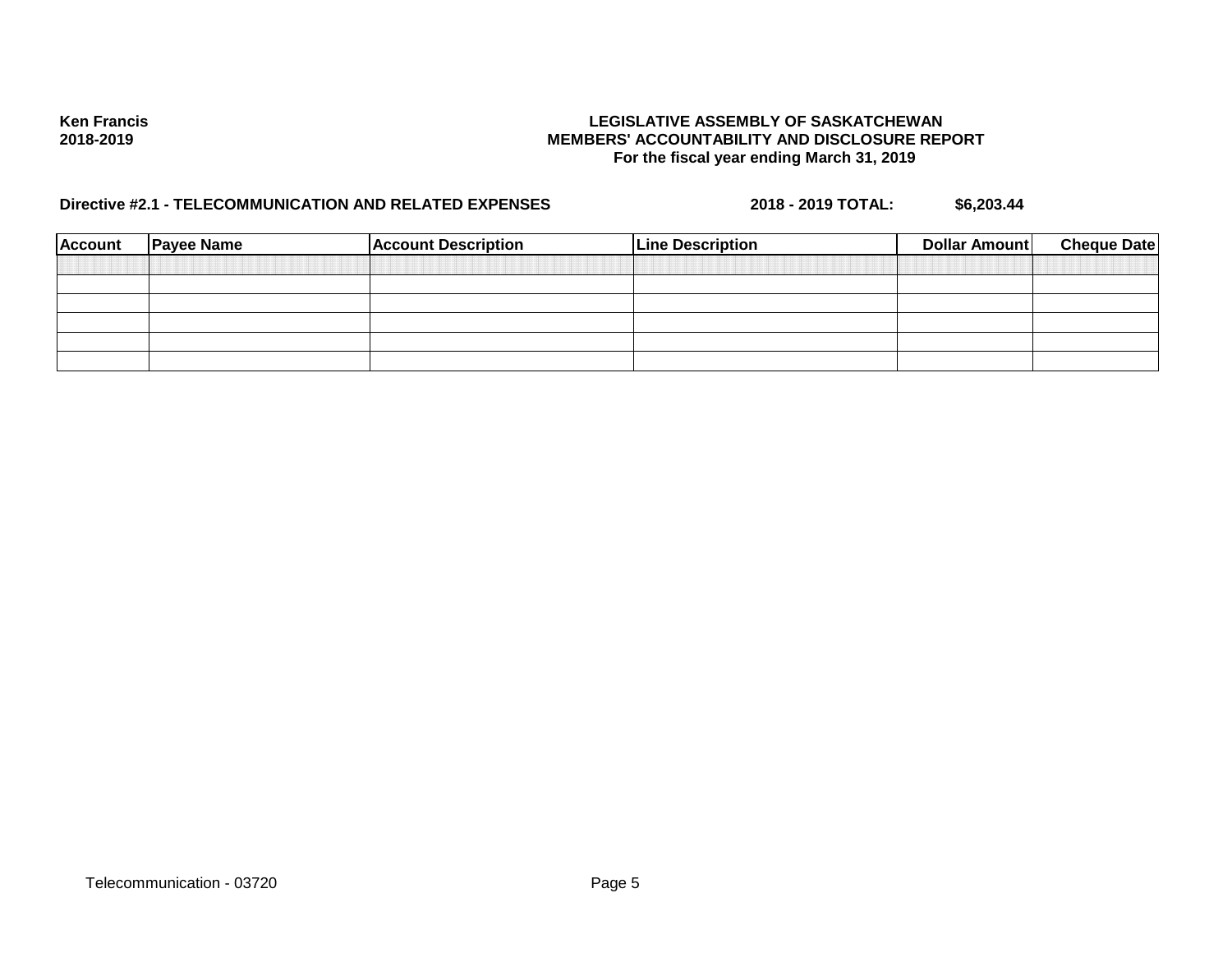### **LEGISLATIVE ASSEMBLY OF SASKATCHEWAN MEMBERS' ACCOUNTABILITY AND DISCLOSURE REPORT For the fiscal year ending March 31, 2019**

| <b>Account</b> | <b>Payee Name</b>         | <b>Account Description</b>  | <b>Line Description</b>                      | <b>Dollar Amount</b> | <b>Cheque Date</b> |
|----------------|---------------------------|-----------------------------|----------------------------------------------|----------------------|--------------------|
|                |                           |                             |                                              |                      |                    |
|                |                           |                             | APRIL 2018 MLA REGINA                        |                      |                    |
| 541900         | <b>FRANCIS, KENNETH W</b> | <b>Elected Rep - Travel</b> | <b>ACCOMMODATIONS</b>                        | 1,500.00             | 04-23-18           |
| 541900         | FRANCIS, KENNETH W        | <b>Elected Rep - Travel</b> | <b>MLA TRAVEL APRIL 8 - 26, 2018</b>         | 2,272.80             | $05 - 01 - 18$     |
| 541900         | FRANCIS, KENNETH W        | <b>Elected Rep - Travel</b> | MLA TRAVEL APRIL 29-30, 2018                 | 324.10               | $05 - 01 - 18$     |
| 541900         | <b>FRANCIS, KENNETH W</b> | Elected Rep - Travel        | MAY 2018 MLA REGINA<br><b>ACCOMMODATIONS</b> | 1,550.00             | 05-18-18           |
| 541900         | FRANCIS, KENNETH W        | <b>Elected Rep - Travel</b> | MLA TRAVEL MAY 3 - 23, 2018                  | 2,272.80             | 05-28-18           |
| 541900         | FRANCIS, KENNETH W        | <b>Elected Rep - Travel</b> | MLA TRAVEL MAY 24 - 31, 2018                 | 1,049.60             | 05-28-18           |
| 541900         | FRANCIS, KENNETH W        | <b>Elected Rep - Travel</b> | JUNE 2018 MLA REGINA<br><b>ACCOMMODATION</b> | 1,500.00             | 06-01-18           |
| 541900         | <b>FRANCIS, KENNETH W</b> | Elected Rep - Travel        | MLA TRAVEL JUNE 18-26 2018                   | 653.90               | $07 - 01 - 18$     |
|                |                           |                             | MLA REGINA ACCOMMODATIONS JULY               |                      |                    |
| 541900         | FRANCIS, KENNETH W        | <b>Elected Rep - Travel</b> | 2018                                         | 1,550.00             | 07-01-18           |
| 541900         | FRANCIS, KENNETH W        | <b>Elected Rep - Travel</b> | LA TRAVEL JULY 9 - 17, 2018                  | 729.73               | 07-27-18           |
| 541900         | FRANCIS, KENNETH W        | Elected Rep - Travel        | MLA REGINA ACCOMMODATIONS AUGUST<br>2018     | 1,550.00             | 08-01-18           |
| 541900         | <b>FRANCIS, KENNETH W</b> | Elected Rep - Travel        | MLA REGINA ACCOMMODATIONS SEPT<br>2018       | 1,500.00             | 09-01-18           |
| 541900         | FRANCIS, KENNETH W        | <b>Elected Rep - Travel</b> | MLA TRAVEL AUG 4-9 2018                      | 862.42               | 09-01-18           |
| 541900         | FRANCIS, KENNETH W        | Elected Rep - Travel        | MLA TRAVEL SEP 7-18 2018                     | 729.10               | 09-20-18           |
| 541900         | FRANCIS, KENNETH W        | <b>Elected Rep - Travel</b> | MLA REGINA ACCOMMODATIONS<br>OCTOBER 2018    | 1,550.00             | $10 - 01 - 18$     |
| 541900         | FRANCIS, KENNETH W        | <b>Elected Rep - Travel</b> | <b>MLA TRAVEL OCT 2-31 2018</b>              | 2,075.15             | $11-01-18$         |
| 541900         | FRANCIS, KENNETH W        | Elected Rep - Travel        | MLA REGINA ACCOMMODATIONS NOV<br>2018        | 1,500.00             | $11 - 01 - 18$     |
| 541900         | <b>FRANCIS, KENNETH W</b> | <b>Elected Rep - Travel</b> | MLA REGINA ACCOMMODATIONS DEC<br>2018        | 1,550.00             | $12 - 01 - 18$     |
| 541900         | FRANCIS, KENNETH W        | <b>Elected Rep - Travel</b> | <b>MLA TRAVEL NOV 1-25 2018</b>              | 2,736.30             | $12 - 01 - 18$     |
| 541900         | FRANCIS, KENNETH W        | Elected Rep - Travel        | MLA TRAVEL NOV 26-29 2018                    | 555.40               | $12 - 01 - 18$     |
| 541900         | FRANCIS, KENNETH W        | Elected Rep - Travel        | MLA TRAVEL DEC 2-6 2018                      | 800.40               | $12 - 21 - 18$     |
| 541900         | FRANCIS, KENNETH W        | <b>Elected Rep - Travel</b> | MLA TRAVEL JAN 6-29 2019                     | 811.51               | $02 - 01 - 19$     |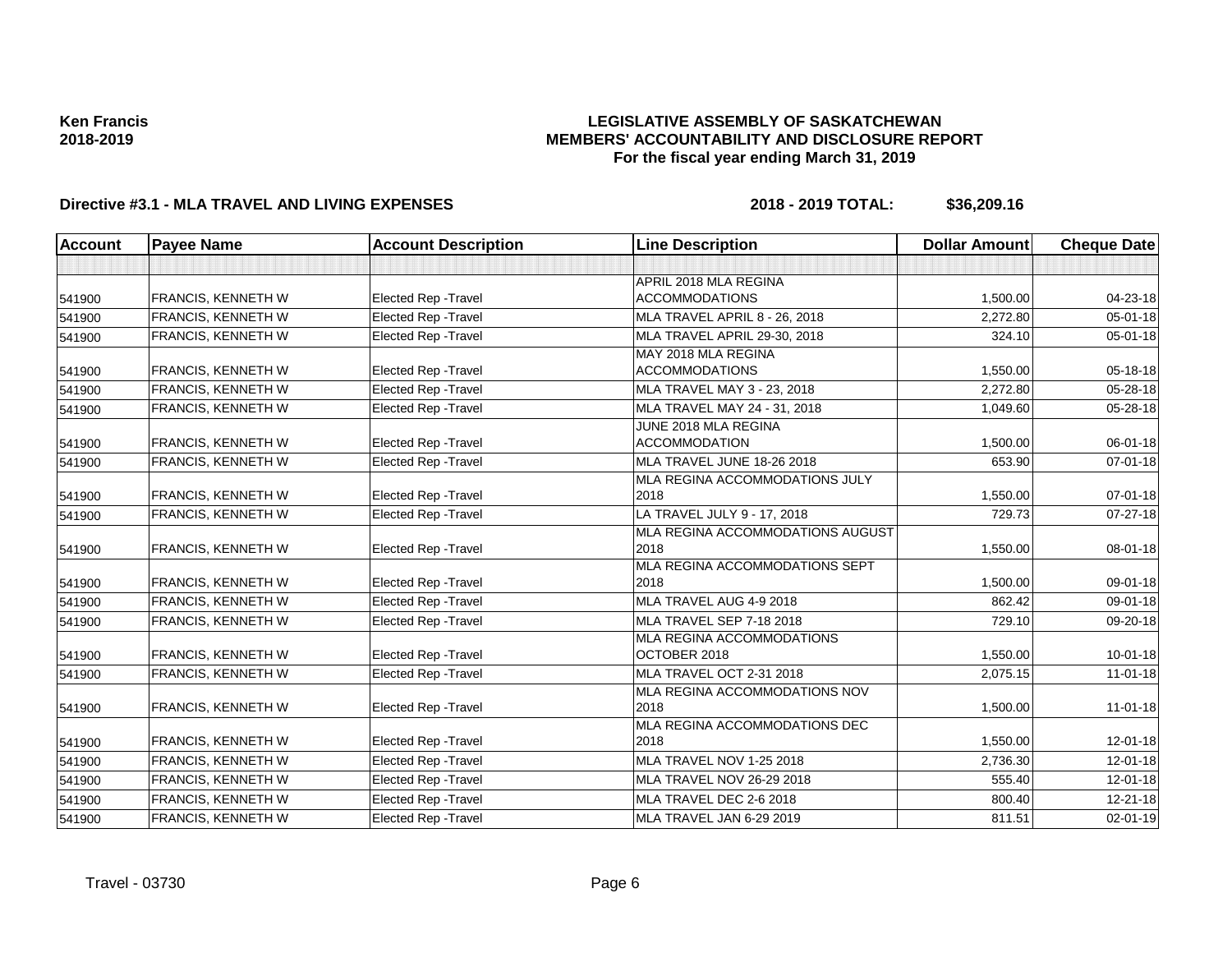## **LEGISLATIVE ASSEMBLY OF SASKATCHEWAN MEMBERS' ACCOUNTABILITY AND DISCLOSURE REPORT For the fiscal year ending March 31, 2019**

| Account | <b>Payee Name</b>         | <b>Account Description</b> | <b>Line Description</b>                      | <b>Dollar Amount</b> | <b>Cheque Date</b> |
|---------|---------------------------|----------------------------|----------------------------------------------|----------------------|--------------------|
|         |                           |                            |                                              |                      |                    |
|         |                           |                            | JAN 2019 MLA REGINA                          |                      |                    |
| 541900  | <b>FRANCIS, KENNETH W</b> | Elected Rep - Travel       | <b>ACCOMMODATIONS</b>                        | 627.82               | 03-01-19           |
| 541900  | FRANCIS, KENNETH W        | Elected Rep - Travel       | FEB 2019 MLA REGINA ACCOMMODATION            | 1,096.82             | 03-01-19           |
| 541900  | FRANCIS, KENNETH W        | Elected Rep - Travel       | MLA TRAVEL FEB 5-11 2019                     | 686.80               | 03-01-19           |
| 541900  | FRANCIS, KENNETH W        | Elected Rep - Travel       | MLA TRAVEL MAR 3 - 21 2019                   | 2,235.90             | 03-31-19           |
| 541900  | FRANCIS, KENNETH W        | Elected Rep - Travel       | MAR 2019 MLA REGINA ACCOMMODATION            | 475.82               | 03-31-19           |
| 541900  | FRANCIS, KENNETH W        | Elected Rep - Travel       | MLA TRAVEL MAR 24 - 31 2019                  | 878.05               | 03-31-19           |
| 541900  | <b>FRANCIS, KENNETH W</b> | Elected Rep - Travel       | MAR 2019 MLA REGINA<br><b>ACCOMMODATIONS</b> | 584.74               | 03-31-19           |
|         |                           |                            |                                              |                      |                    |
|         |                           |                            |                                              |                      |                    |
|         |                           |                            |                                              |                      |                    |
|         |                           |                            |                                              |                      |                    |
|         |                           |                            |                                              |                      |                    |
|         |                           |                            |                                              |                      |                    |
|         |                           |                            |                                              |                      |                    |
|         |                           |                            |                                              |                      |                    |
|         |                           |                            |                                              |                      |                    |
|         |                           |                            |                                              |                      |                    |
|         |                           |                            |                                              |                      |                    |
|         |                           |                            |                                              |                      |                    |
|         |                           |                            |                                              |                      |                    |
|         |                           |                            |                                              |                      |                    |
|         |                           |                            |                                              |                      |                    |
|         |                           |                            |                                              |                      |                    |
|         |                           |                            |                                              |                      |                    |
|         |                           |                            |                                              |                      |                    |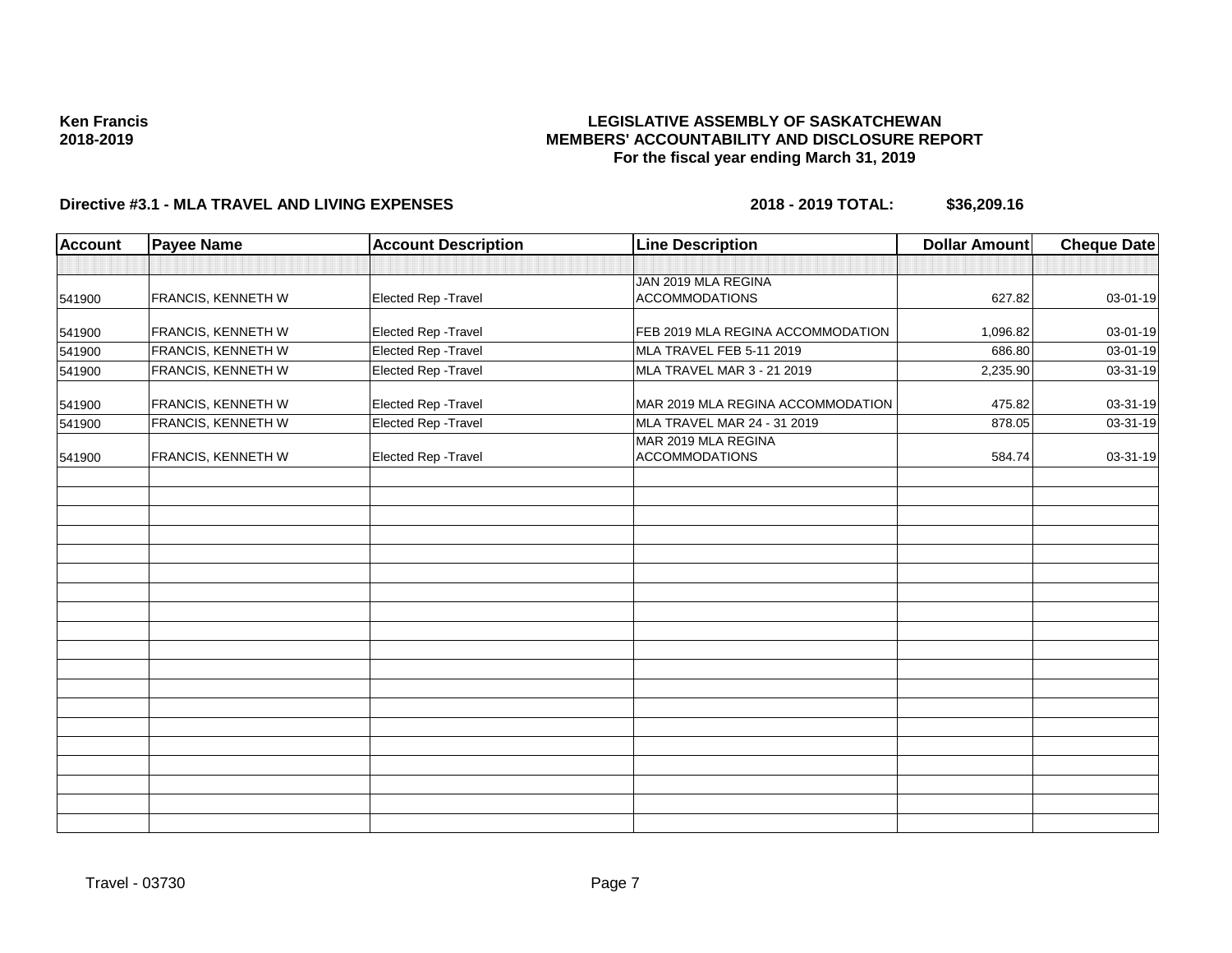### **LEGISLATIVE ASSEMBLY OF SASKATCHEWAN MEMBERS' ACCOUNTABILITY AND DISCLOSURE REPORT For the fiscal year ending March 31, 2019**

| <b>Account</b> | Payee Name | <b>Account Description</b> | <b>Line Description</b> | <b>Dollar Amount</b> | <b>Cheque Date</b> |
|----------------|------------|----------------------------|-------------------------|----------------------|--------------------|
|                |            |                            |                         |                      |                    |
|                |            |                            |                         |                      |                    |
|                |            |                            |                         |                      |                    |
|                |            |                            |                         |                      |                    |
|                |            |                            |                         |                      |                    |
|                |            |                            |                         |                      |                    |
|                |            |                            |                         |                      |                    |
|                |            |                            |                         |                      |                    |
|                |            |                            |                         |                      |                    |
|                |            |                            |                         |                      |                    |
|                |            |                            |                         |                      |                    |
|                |            |                            |                         |                      |                    |
|                |            |                            |                         |                      |                    |
|                |            |                            |                         |                      |                    |
|                |            |                            |                         |                      |                    |
|                |            |                            |                         |                      |                    |
|                |            |                            |                         |                      |                    |
|                |            |                            |                         |                      |                    |
|                |            |                            |                         |                      |                    |
|                |            |                            |                         |                      |                    |
|                |            |                            |                         |                      |                    |
|                |            |                            |                         |                      |                    |
|                |            |                            |                         |                      |                    |
|                |            |                            |                         |                      |                    |
|                |            |                            |                         |                      |                    |
|                |            |                            |                         |                      |                    |
|                |            |                            |                         |                      |                    |
|                |            |                            |                         |                      |                    |
|                |            |                            |                         |                      |                    |
|                |            |                            |                         |                      |                    |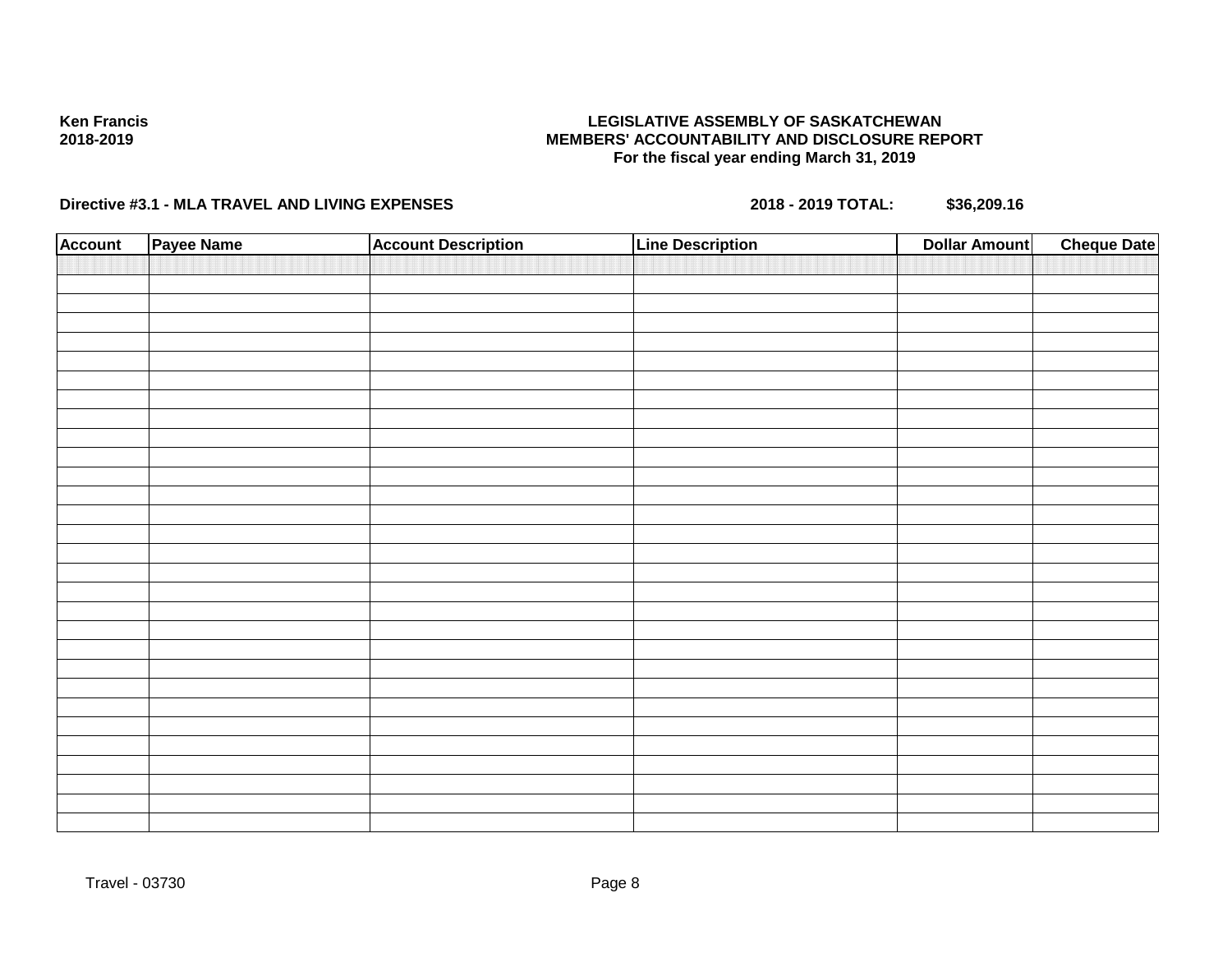### **LEGISLATIVE ASSEMBLY OF SASKATCHEWAN MEMBERS' ACCOUNTABILITY AND DISCLOSURE REPORT For the fiscal year ending March 31, 2019**

| <b>Account</b> | Payee Name | <b>Account Description</b> | <b>Line Description</b> | <b>Dollar Amount</b> | <b>Cheque Date</b> |
|----------------|------------|----------------------------|-------------------------|----------------------|--------------------|
|                |            |                            |                         |                      |                    |
|                |            |                            |                         |                      |                    |
|                |            |                            |                         |                      |                    |
|                |            |                            |                         |                      |                    |
|                |            |                            |                         |                      |                    |
|                |            |                            |                         |                      |                    |
|                |            |                            |                         |                      |                    |
|                |            |                            |                         |                      |                    |
|                |            |                            |                         |                      |                    |
|                |            |                            |                         |                      |                    |
|                |            |                            |                         |                      |                    |
|                |            |                            |                         |                      |                    |
|                |            |                            |                         |                      |                    |
|                |            |                            |                         |                      |                    |
|                |            |                            |                         |                      |                    |
|                |            |                            |                         |                      |                    |
|                |            |                            |                         |                      |                    |
|                |            |                            |                         |                      |                    |
|                |            |                            |                         |                      |                    |
|                |            |                            |                         |                      |                    |
|                |            |                            |                         |                      |                    |
|                |            |                            |                         |                      |                    |
|                |            |                            |                         |                      |                    |
|                |            |                            |                         |                      |                    |
|                |            |                            |                         |                      |                    |
|                |            |                            |                         |                      |                    |
|                |            |                            |                         |                      |                    |
|                |            |                            |                         |                      |                    |
|                |            |                            |                         |                      |                    |
|                |            |                            |                         |                      |                    |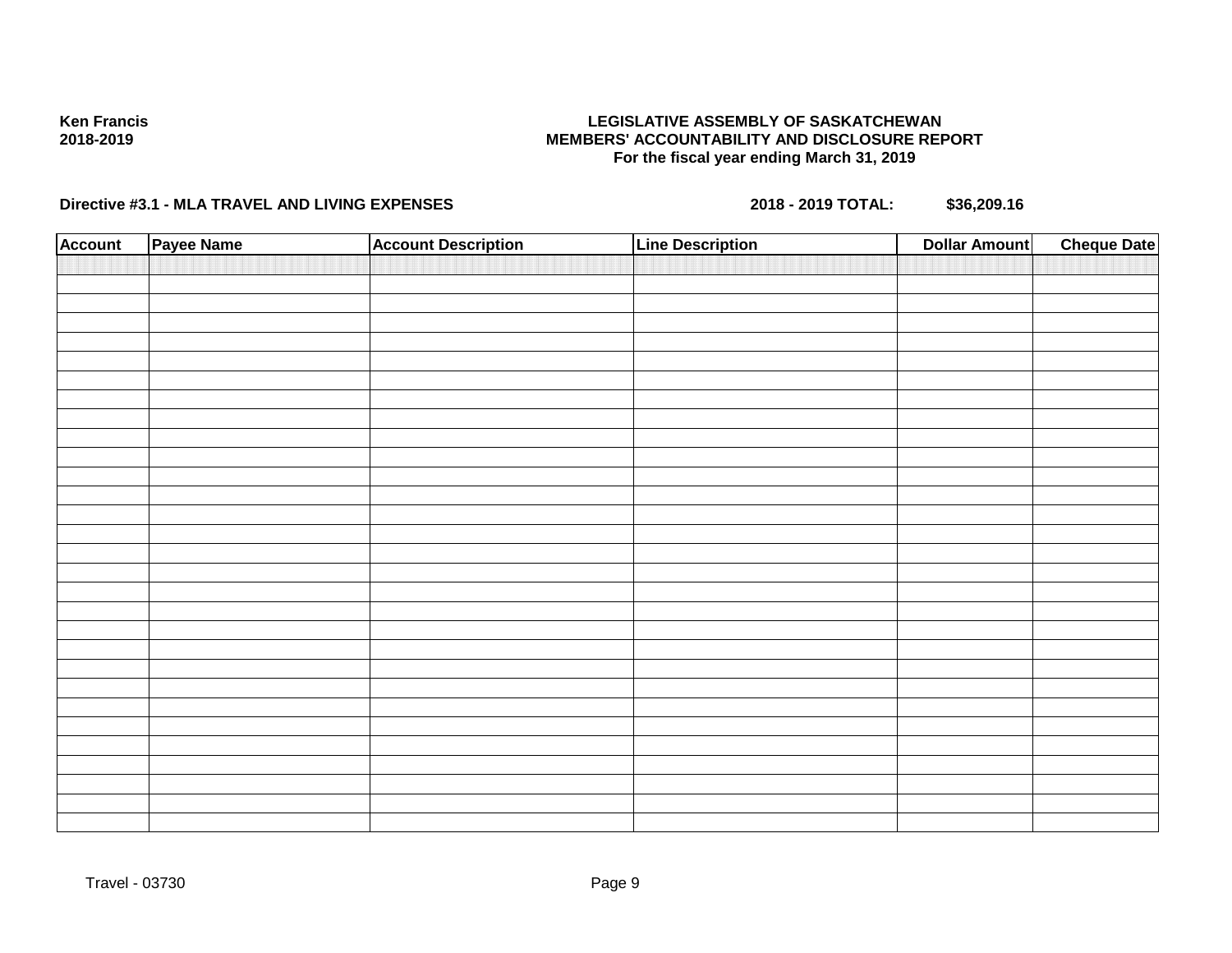### **LEGISLATIVE ASSEMBLY OF SASKATCHEWAN MEMBERS' ACCOUNTABILITY AND DISCLOSURE REPORT For the fiscal year ending March 31, 2019**

| <b>Account</b> | <b>Payee Name</b> | <b>Account Description</b> | <b>Line Description</b> | Dollar Amount | <b>Cheque Date</b> |
|----------------|-------------------|----------------------------|-------------------------|---------------|--------------------|
|                |                   |                            |                         |               |                    |
|                |                   |                            |                         |               |                    |
|                |                   |                            |                         |               |                    |
|                |                   |                            |                         |               |                    |
|                |                   |                            |                         |               |                    |
|                |                   |                            |                         |               |                    |
|                |                   |                            |                         |               |                    |
|                |                   |                            |                         |               |                    |
|                |                   |                            |                         |               |                    |
|                |                   |                            |                         |               |                    |
|                |                   |                            |                         |               |                    |
|                |                   |                            |                         |               |                    |
|                |                   |                            |                         |               |                    |
|                |                   |                            |                         |               |                    |
|                |                   |                            |                         |               |                    |
|                |                   |                            |                         |               |                    |
|                |                   |                            |                         |               |                    |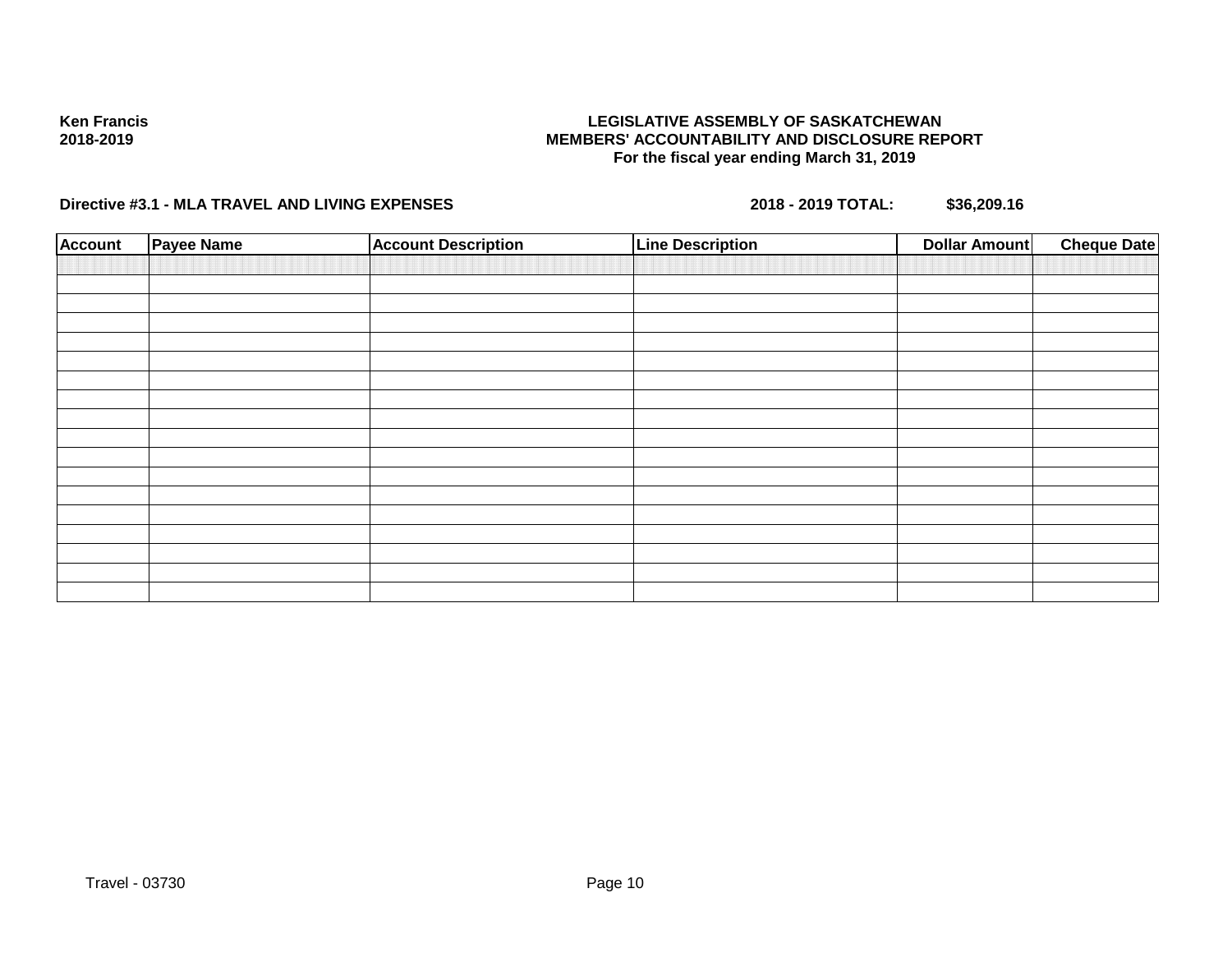## **LEGISLATIVE ASSEMBLY OF SASKATCHEWAN MEMBERS' ACCOUNTABILITY AND DISCLOSURE REPORT For the fiscal year ending March 31, 2019**

| <b>Account</b> | <b>Payee Name</b>                 | <b>Account Description</b>                | <b>Line Description</b>            | <b>Dollar Amount</b> | <b>Cheque Date</b> |
|----------------|-----------------------------------|-------------------------------------------|------------------------------------|----------------------|--------------------|
|                |                                   |                                           |                                    |                      |                    |
| 521372         | BRIGHTEN CREATIVE GROUP LTD.      | Photographer's Services                   | PHOTOGRAPHIC SERVICES              | 84.79                | 05-01-18           |
|                | T. KLARENBACH ENTERPRISES         |                                           |                                    |                      |                    |
| 522000         | LTD.                              | Rent of Ground, Buildings and Other Space | MARCH 2018 MLA OFFICE RENT         | 2,000.35             | 04-01-18           |
|                | T. KLARENBACH ENTERPRISES         |                                           |                                    |                      |                    |
| 522000         | LTD.                              | Rent of Ground, Buildings and Other Space | APRIL 2018 MLA OFFICE RENT         | 1,430.35             | $04 - 01 - 18$     |
|                | T. KLARENBACH ENTERPRISES         |                                           |                                    |                      |                    |
| 522000         | LTD.                              | Rent of Ground, Buildings and Other Space | MAY 2018 MLA OFFICE RENT           | 2,000.35             | 04-15-18           |
|                | T. KLARENBACH ENTERPRISES         |                                           |                                    |                      |                    |
| 522000         | LTD.                              | Rent of Ground, Buildings and Other Space | JUNE 2018 MLA OFFICE RENT          | 2,000.35             | 05-15-18           |
|                | T. KLARENBACH ENTERPRISES         |                                           |                                    |                      |                    |
| 522000         | LTD.                              | Rent of Ground, Buildings and Other Space | JULY 2018 MLA OFFICE RENT          | 2,000.35             | 06-15-18           |
|                | T. KLARENBACH ENTERPRISES         |                                           |                                    |                      |                    |
| 522000         | LTD.                              | Rent of Ground, Buildings and Other Space | <b>AUGUST 2018 MLA OFFICE RENT</b> | 2,000.35             | 07-15-18           |
|                | T. KLARENBACH ENTERPRISES         |                                           |                                    |                      |                    |
| 522000         | LTD.                              | Rent of Ground, Buildings and Other Space | MLA OFFICE RENT SEPTEMBER 2018     | 2,000.35             | 08-15-18           |
|                | T. KLARENBACH ENTERPRISES         |                                           |                                    |                      |                    |
| 522000         | LTD.                              | Rent of Ground, Buildings and Other Space | MLA OFFICE RENT OCTOBER 2018       | 2,000.35             | 09-15-18           |
|                | T. KLARENBACH ENTERPRISES         |                                           |                                    |                      |                    |
| 522000         | LTD.                              | Rent of Ground, Buildings and Other Space | MLA OFFICE RENT NOVEMBER 2018      | 2,000.35             | 10-22-18           |
|                | T. KLARENBACH ENTERPRISES         |                                           |                                    |                      |                    |
| 522000         | LTD.                              | Rent of Ground, Buildings and Other Space | MLA OFFICE RENT DEC 2018           | 2,000.35             | 11-15-18           |
|                | T. KLARENBACH ENTERPRISES<br>LTD. |                                           | MLA OFFICE RENT JANUARY 2019       | 2,000.35             | 12-21-18           |
| 522000         |                                   | Rent of Ground, Buildings and Other Space |                                    |                      |                    |
| 522000         | T. KLARENBACH ENTERPRISES<br>LTD. | Rent of Ground, Buildings and Other Space | FEB 2019 MLA OFFICE RENT           | 2,000.35             | 02-01-19           |
|                | T. KLARENBACH ENTERPRISES         |                                           |                                    |                      |                    |
| 522000         | LTD.                              | Rent of Ground, Buildings and Other Space | MARCH 2019 MLA OFFICE RENT         | 2,000.35             | 02-25-19           |
|                | MINISTER OF FINANCE-MINISTRY      |                                           |                                    |                      |                    |
| 522200         | OF CENTRAL SERVICES               | Rent of Photocopiers                      | <b>COPIER SERVICE FEES</b>         | 100.00               | 12-01-18           |
| 522200         | TOSHIBA OF CANADA LTD.            | Rent of Photocopiers                      | <b>COPIER CHARGES</b>              | 74.61                | 05-09-18           |
|                |                                   |                                           |                                    |                      |                    |
| 522200         | TOSHIBA OF CANADA LTD.            | Rent of Photocopiers                      | <b>COPIER CHARGES</b>              | 74.61                | 05-09-18           |
| 522200         | TOSHIBA OF CANADA LTD.            | Rent of Photocopiers                      | <b>COPIER CHARGES</b>              | 87.00                | 07-09-18           |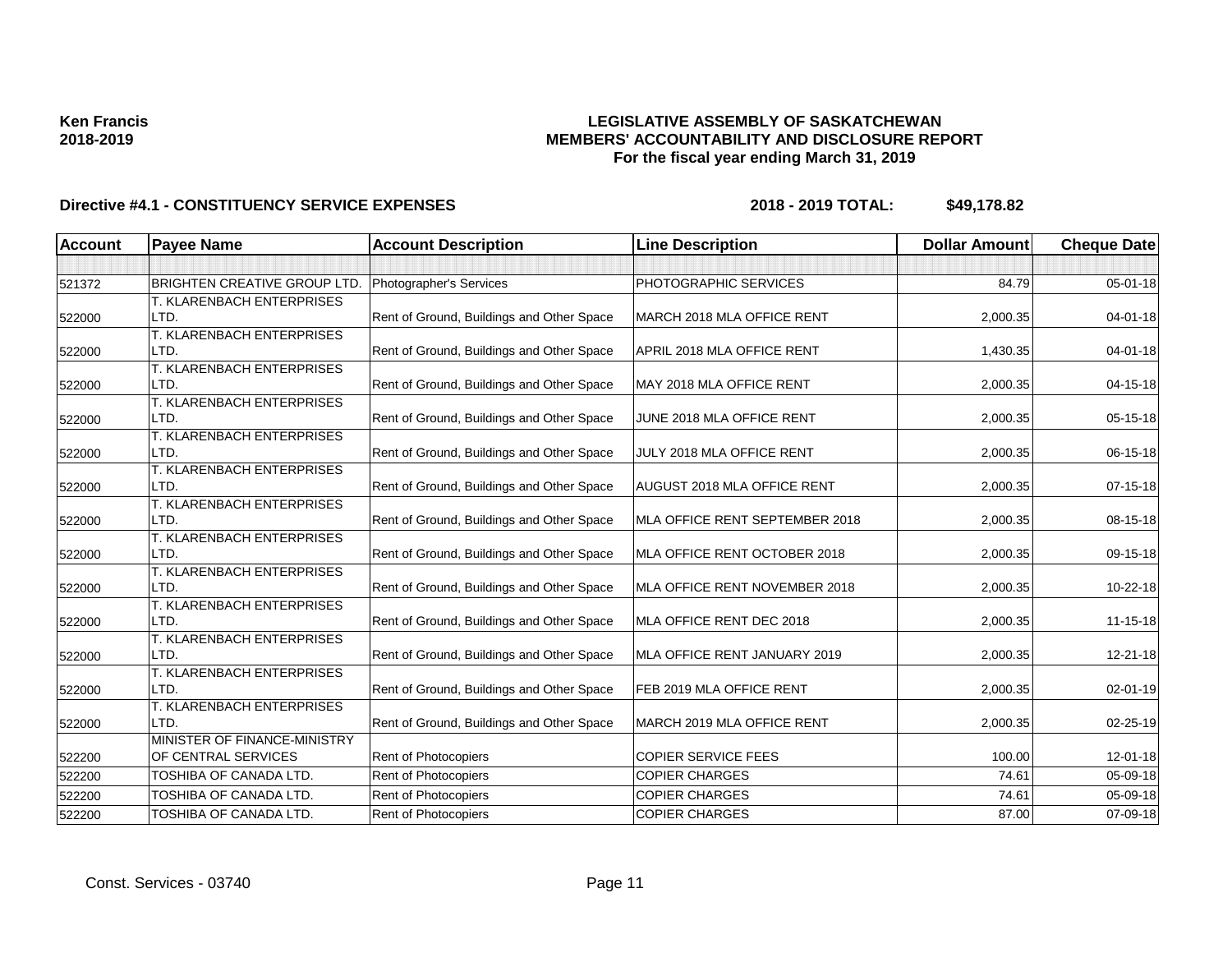### **LEGISLATIVE ASSEMBLY OF SASKATCHEWAN MEMBERS' ACCOUNTABILITY AND DISCLOSURE REPORT For the fiscal year ending March 31, 2019**

| <b>Account</b> | <b>Payee Name</b>               | <b>Account Description</b>              | <b>Line Description</b>                                     | <b>Dollar Amount</b> | <b>Cheque Date</b> |
|----------------|---------------------------------|-----------------------------------------|-------------------------------------------------------------|----------------------|--------------------|
|                |                                 |                                         |                                                             |                      |                    |
| 522200         | TOSHIBA OF CANADA LTD.          | Rent of Photocopiers                    | <b>COPIER CHARGES</b>                                       | 82.26                | 09-01-18           |
| 522200         | TOSHIBA OF CANADA LTD.          | Rent of Photocopiers                    | <b>COPIER CHARGES</b>                                       | 87.38                | 09-07-18           |
| 522200         | TOSHIBA OF CANADA LTD.          | Rent of Photocopiers                    | <b>COPIER CHARGES</b>                                       | 88.60                | $11 - 01 - 18$     |
| 522200         | TOSHIBA OF CANADA LTD.          | Rent of Photocopiers                    | <b>COPIER RENTAL</b>                                        | 91.37                | $12 - 01 - 18$     |
| 522200         | TOSHIBA OF CANADA LTD.          | Rent of Photocopiers                    | <b>COPIER CHARGES</b>                                       | 100.85               | $01 - 01 - 19$     |
| 522200         | TOSHIBA OF CANADA LTD.          | Rent of Photocopiers                    | <b>COPIER CHARGES</b>                                       | 111.56               | 02-01-19           |
| 522200         | TOSHIBA OF CANADA LTD.          | Rent of Photocopiers                    | <b>COPIER CHARGES</b>                                       | 354.98               | 03-01-19           |
| 522200         | TOSHIBA OF CANADA LTD.          | Rent of Photocopiers                    | <b>COPIER CHARGES</b>                                       | 78.03                | 03-08-19           |
| 522500         | <b>KELLY INSURANCE BROKERS</b>  | <b>Insurance Premiums</b>               | POLICY #WAWA M2132636 FRANCIS                               | 662.50               | 06-01-18           |
| 524000         | KINDERSLEY GLASS 2010 LTD.      | Repairs                                 | CABINET LOCK REPAIR-NO GST                                  | 95.67                | 05-01-18           |
| 525000         | <b>FRANCIS, KENNETH W</b>       | Postal, Courier, Freight and Related    | REIMB: POSTAGE/MISC OFFICE SUPPLIES                         | 89.25                | $05 - 11 - 18$     |
| 525000         | PENNER, JUDY M                  | Postal, Courier, Freight and Related    | <b>REIMB: POSTAGE</b>                                       | 100.14               | 06-01-18           |
| 525000         | PENNER, JUDY M                  | Postal, Courier, Freight and Related    | <b>REIMB: POSTAGE</b>                                       | 21.07                | 06-07-18           |
| 525000         | PENNER, JUDY M                  | Postal, Courier, Freight and Related    | <b>REIMB: POSTAGE</b>                                       | 3.10                 | $07 - 01 - 18$     |
| 525000         | PENNER, JUDY M                  | Postal, Courier, Freight and Related    | <b>REIMB: POSTAGE</b>                                       | 89.25                | 12-01-18           |
| 525000         | PENNER, JUDY M                  | Postal, Courier, Freight and Related    | <b>REIMB: POSTAGE</b>                                       | 14.99                | 02-19-19           |
| 525000         | PENNER, JUDY M                  | Postal, Courier, Freight and Related    | <b>REIMB: POSTAGE</b>                                       | 12.09                | 03-15-19           |
| 528000         | <b>MURLIN ELECTRONICS</b>       | <b>Support Services</b>                 | SOFTWARE/TECHNICAL SERVICE                                  | 100.69               | 05-08-18           |
| 528000         | <b>MURLIN ELECTRONICS</b>       | <b>Support Services</b>                 | TECHNICAL SUPPLIES & LABOUR                                 | 201.38               | 05-08-18           |
| 529000         | <b>JUBILEE CLEANING SERVICE</b> | <b>General Contractual Services</b>     | CHAIR CLEANING - NO GST                                     | 175.00               | 04-10-18           |
| 529000         | TINT DOCTOR INC.                | <b>General Contractual Services</b>     | SIGN PRODUCTION - NO GST                                    | 670.00               | 07-06-18           |
| 530000         | 101285153 SASKATCHEWAN LTD.     | <b>Communications Development Costs</b> | <b>DIGITAL PRINT PRODUCTION</b>                             | 2,850.00             | 03-27-19           |
| 530000         | TINT DOCTOR INC.                | <b>Communications Development Costs</b> | <b>MAGNETIC DECAL</b>                                       | 120.00               | $10 - 01 - 18$     |
| 530000         | TINT DOCTOR INC.                | <b>Communications Development Costs</b> | <b>COMMUNICATIONS DEVELOPMENT</b>                           | 160.00               | $12 - 01 - 18$     |
| 530300         | MARU GROUP CANADA INC.          | Primary Research/Focus group            | AD HOC CONSULTING - BRAND<br><b>HEALTH/TRACKING U&amp;A</b> | 632.98               | 08-01-18           |
| 530300         | <b>MARU GROUP CANADA INC.</b>   | Primary Research/Focus group            | AD HOC CONSULTING-BRAND<br>HEALTH/TRACKING/U&A              | 632.98               | $10 - 01 - 18$     |
| 530300         | MARU GROUP CANADA INC.          | Primary Research/Focus group            | GROUP AD HOC CONSULTING                                     | 632.98               | $11-01-18$         |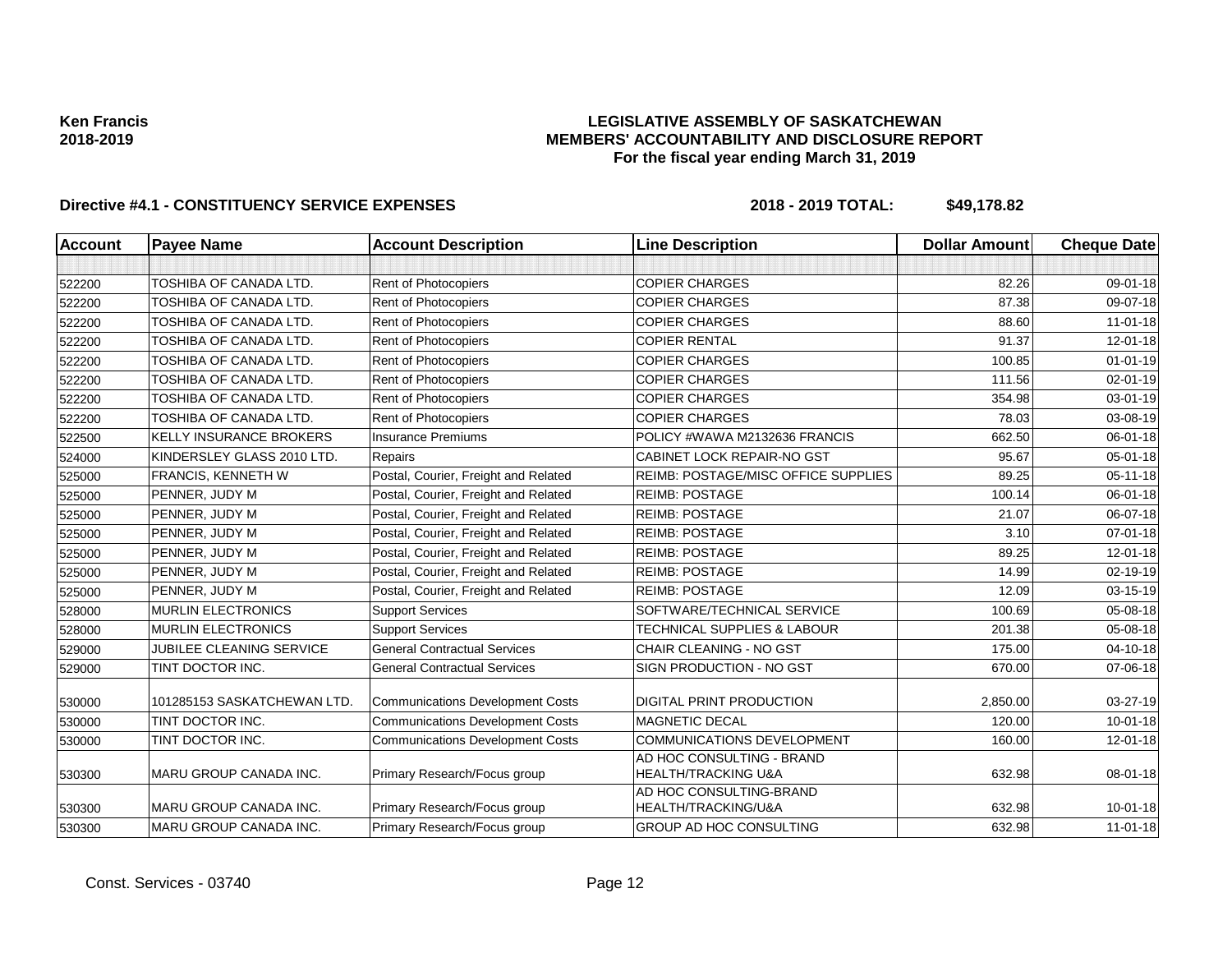## **LEGISLATIVE ASSEMBLY OF SASKATCHEWAN MEMBERS' ACCOUNTABILITY AND DISCLOSURE REPORT For the fiscal year ending March 31, 2019**

| Account | <b>Payee Name</b>                       | <b>Account Description</b>   | <b>Line Description</b>       | <b>Dollar Amount</b> | <b>Cheque Date</b> |
|---------|-----------------------------------------|------------------------------|-------------------------------|----------------------|--------------------|
|         |                                         |                              |                               |                      |                    |
| 530300  | MARU GROUP CANADA INC.                  | Primary Research/Focus group | <b>GROUP AD AD CONSULTING</b> | 632.98               | 12-01-18           |
| 530500  | ADCANADA MEDIA INC.                     | Media Placement              | <b>ADVERTISING</b>            | 364.71               | 03-28-19           |
| 530500  | <b>CREATIVE FIRE</b>                    | Media Placement              | <b>ADVERTISING</b>            | 1,061.20             | 08-17-18           |
| 530500  | <b>CREATIVE FIRE</b>                    | Media Placement              | <b>ADVERTISING</b>            | 2,316.03             | 12-01-18           |
| 530500  | <b>CREATIVE FIRE</b>                    | Media Placement              | <b>ADVERTISING</b>            | 1,462.68             | 03-26-19           |
| 530500  | GOLDEN WEST BROADCASTING<br>LTD.        | Media Placement              | <b>ADVERTISING</b>            | 525.00               | $07 - 01 - 18$     |
| 530500  | GOLDEN WEST BROADCASTING<br>LTD.        | Media Placement              | <b>ADVERTISING</b>            | 525.00               | $07 - 01 - 18$     |
| 530500  | <b>GOLDEN WEST BROADCASTING</b><br>LTD. | Media Placement              | <b>ADVERTISING</b>            | 1,050.00             | $07 - 01 - 18$     |
| 530500  | <b>JAMAC PUBLISHING LTD.</b>            | Media Placement              | <b>ADVERTISING</b>            | 374.00               | 04-06-18           |
| 530500  | <b>JAMAC PUBLISHING LTD.</b>            | Media Placement              | <b>ADVERTISING</b>            | 229.00               | 06-01-18           |
| 530500  | <b>JAMAC PUBLISHING LTD.</b>            | Media Placement              | <b>ADVERTISING</b>            | 88.00                | 06-01-18           |
| 530500  | <b>JAMAC PUBLISHING LTD.</b>            | Media Placement              | <b>ADVERTISING</b>            | 35.00                | 06-22-18           |
| 530500  | <b>JAMAC PUBLISHING LTD.</b>            | Media Placement              | <b>ADVERTISING</b>            | 88.00                | 07-01-18           |
| 530500  | <b>JAMAC PUBLISHING LTD.</b>            | Media Placement              | <b>ADVERTISING</b>            | 88.00                | 07-06-18           |
| 530500  | <b>JAMAC PUBLISHING LTD.</b>            | Media Placement              | <b>ADVERTISING</b>            | 88.00                | 08-03-18           |
| 530500  | <b>JAMAC PUBLISHING LTD.</b>            | Media Placement              | <b>ADVERTISING</b>            | 88.00                | 09-07-18           |
| 530500  | JAMAC PUBLISHING LTD.                   | Media Placement              | <b>ADVERTISING</b>            | 88.00                | 10-05-18           |
| 530500  | <b>JAMAC PUBLISHING LTD.</b>            | Media Placement              | <b>ADVERTISING</b>            | 357.00               | $11-01-18$         |
| 530500  | <b>JAMAC PUBLISHING LTD.</b>            | Media Placement              | <b>ADVERTISING</b>            | 88.00                | 11-05-18           |
| 530500  | <b>JAMAC PUBLISHING LTD.</b>            | Media Placement              | <b>ADVERTISING</b>            | 219.00               | 11-09-18           |
| 530500  | <b>JAMAC PUBLISHING LTD.</b>            | Media Placement              | <b>ADVERTISING</b>            | 88.00                | 12-05-18           |
| 530500  | JAMAC PUBLISHING LTD.                   | Media Placement              | <b>ADVERTISING</b>            | 218.75               | $01 - 01 - 19$     |
| 530500  | <b>JAMAC PUBLISHING LTD.</b>            | Media Placement              | <b>ADVERTISING</b>            | 88.00                | 01-04-19           |
| 530500  | <b>JAMAC PUBLISHING LTD.</b>            | Media Placement              | <b>ADVERTISING</b>            | 88.00                | 02-01-19           |
| 530500  | JAMAC PUBLISHING LTD.                   | Media Placement              | <b>ADVERTISING</b>            | 88.00                | 03-01-19           |
| 530500  | <b>MEDICINE HAT NEWS</b>                | Media Placement              | <b>ADVERTISING</b>            | 300.00               | 07-01-18           |
| 530500  | <b>MEDICINE HAT NEWS</b>                | Media Placement              | <b>ADVERTISING</b>            | 300.00               | 09-01-18           |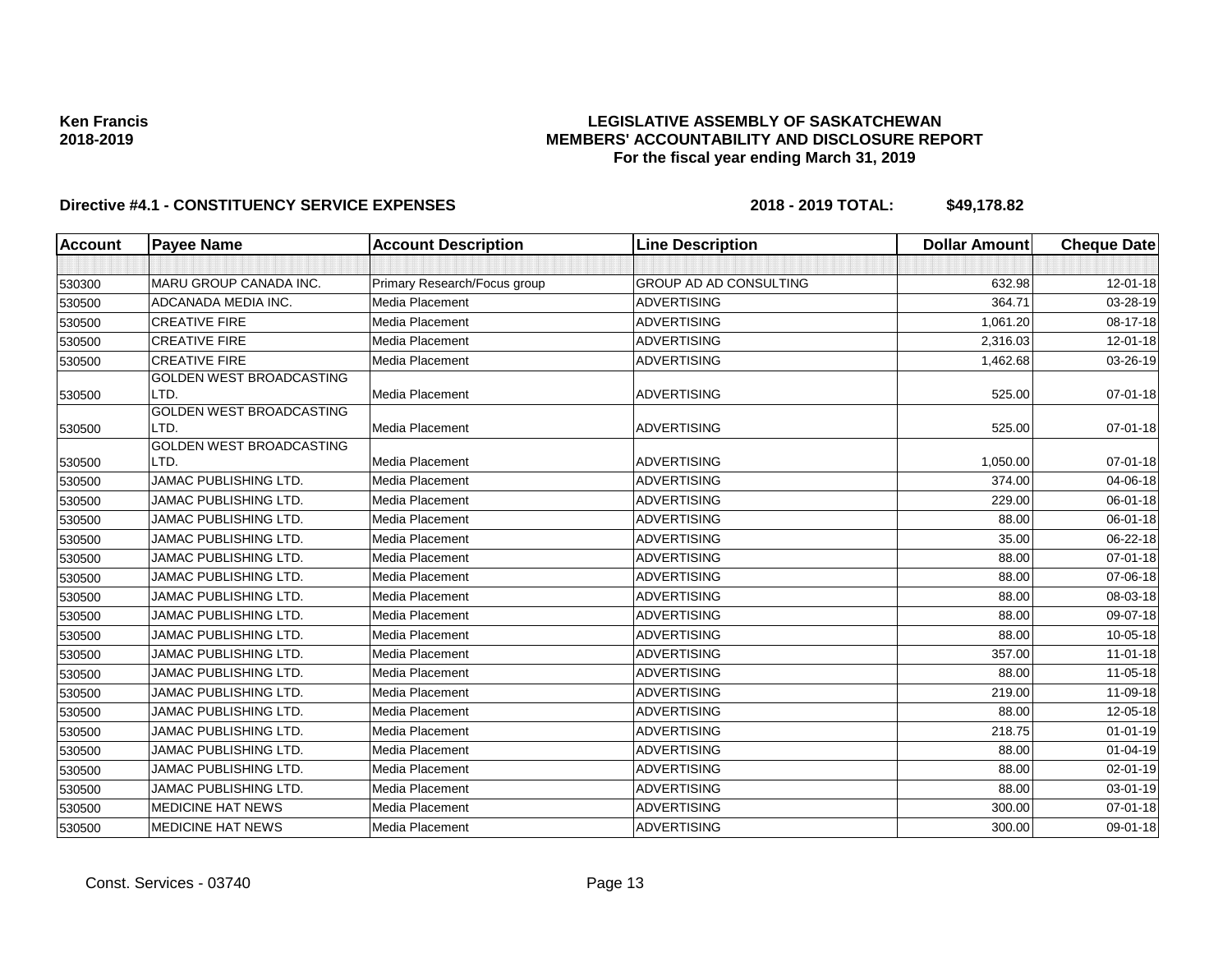## **LEGISLATIVE ASSEMBLY OF SASKATCHEWAN MEMBERS' ACCOUNTABILITY AND DISCLOSURE REPORT For the fiscal year ending March 31, 2019**

| <b>Account</b> | <b>Payee Name</b>                           | <b>Account Description</b>         | <b>Line Description</b>                    | <b>Dollar Amount</b> | <b>Cheque Date</b> |
|----------------|---------------------------------------------|------------------------------------|--------------------------------------------|----------------------|--------------------|
|                |                                             |                                    |                                            |                      |                    |
| 530500         | <b>MEDICINE HAT NEWS</b>                    | Media Placement                    | <b>ADVERTISING</b>                         | 300.00               | $12 - 01 - 18$     |
| 530500         | PNG PRAIRIE NEWSPAPER GROUP Media Placement |                                    | ADVERTISING - NO GST                       | 50.00                | $07 - 01 - 18$     |
|                | <b>PRAIRIE WEST HISTORICAL</b>              |                                    |                                            |                      |                    |
| 530500         | <b>SOCIETY</b>                              | Media Placement                    | <b>ADVERTISING</b>                         | 100.00               | $01 - 01 - 19$     |
| 530500         | ROTARY CLUB OF KINDERSLEY                   | Media Placement                    | <b>ADVERTISING</b>                         | 100.00               | 02-01-19           |
| 530900         | FRANCIS, KENNETH W                          | <b>Promotional Items</b>           | <b>REIMB: PROVINCIAL FLAGS</b>             | 127.88               | $05 - 25 - 18$     |
| 530900         | <b>TREASURE HOUSE IMPORTS LTD.</b>          | <b>Promotional Items</b>           | <b>SK PINS</b>                             | 360.00               | 08-01-18           |
| 530900         | TUNES & TRINKETS LTD.                       | <b>Promotional Items</b>           | <b>SASK FLAGS</b>                          | 374.66               | $11 - 01 - 18$     |
| 550100         | JAMAC PUBLISHING LTD.                       | <b>Printed Forms</b>               | <b>BUSINESS CARDS - NO GST</b>             | 179.14               | 05-25-18           |
| 550200         | <b>JAMAC PUBLISHING LTD.</b>                | Books, Mags and Ref Materials      | <b>1YR CLARION&amp;ESTON SUBSCRIPTIONS</b> | 56.00                | 04-06-18           |
| 555000         | <b>BEE-J'S OFFICE PLUS</b>                  | Other Material and Supplies        | MISC. & OFFICE SUPPLIES                    | 61.01                | $04 - 11 - 18$     |
| 555000         | <b>BEE-J'S OFFICE PLUS</b>                  | Other Material and Supplies        | <b>CREDIT APPLIED</b>                      | $-51.23$             | 06-01-18           |
| 555000         | <b>BEE-J'S OFFICE PLUS</b>                  | <b>Other Material and Supplies</b> | <b>OFFICE SUPPLIES</b>                     | 27.54                | 06-01-18           |
| 555000         | <b>BEE-J'S OFFICE PLUS</b>                  | Other Material and Supplies        | <b>OFFICE SUPPLIES</b>                     | 68.56                | 06-01-18           |
| 555000         | <b>BEE-J'S OFFICE PLUS</b>                  | Other Material and Supplies        | <b>CREDIT - MISC OFFICE SUPPLIES</b>       | $-55.64$             | 07-01-18           |
| 555000         | <b>BEE-J'S OFFICE PLUS</b>                  | Other Material and Supplies        | MISC OFFICE SUPPLIES                       | 28.60                | $07 - 01 - 18$     |
| 555000         | <b>BEE-J'S OFFICE PLUS</b>                  | Other Material and Supplies        | <b>MISC OFFICE SUPPLIES</b>                | 48.91                | 02-06-19           |
| 555000         | <b>BEE-J'S OFFICE PLUS</b>                  | Other Material and Supplies        | <b>MISC OFFICE SUPPLIES</b>                | 74.19                | $02 - 12 - 19$     |
| 555000         | FRANCIS, KENNETH W                          | Other Material and Supplies        | <b>REIMB: MISC. &amp; OFFICE SUPPLIES</b>  | 16.93                | 04-05-18           |
|                |                                             |                                    | REIMB: ART/KEURIG/MISC.&OFFICE             |                      |                    |
| 555000         | FRANCIS, KENNETH W                          | Other Material and Supplies        | <b>SUPPLIES</b>                            | 241.60               | 04-06-18           |
| 555000         | FRANCIS, KENNETH W                          | <b>Other Material and Supplies</b> | <b>REIMB: MISC. &amp; OFFICE SUPPLIES</b>  | 25.82                | $04 - 10 - 18$     |
| 555000         | FRANCIS, KENNETH W                          | Other Material and Supplies        | REIMB: POSTAGE/MISC OFFICE SUPPLIES        | 21.75                | 05-11-18           |
|                | KINDERSLEY WATER PURE                       |                                    |                                            |                      |                    |
| 555000         | <b>BOTTLING CO.</b>                         | Other Material and Supplies        | <b>BOTTLED WATER</b>                       | 39.00                | 05-01-18           |
|                | KINDERSLEY WATER PURE<br>BOTTLING CO.       |                                    | BOTTLED WATER - NO GST                     | 21.19                | 07-04-18           |
| 555000         | KINDERSLEY WATER PURE                       | <b>Other Material and Supplies</b> |                                            |                      |                    |
| 555000         | BOTTLING CO.                                | Other Material and Supplies        | <b>BOTTLED WATER</b>                       | 39.00                | 02-03-19           |
| 555000         | <b>MURLIN ELECTRONICS</b>                   | Other Material and Supplies        | MISC OFFICE SUPPLIES                       | 177.00               | $05 - 08 - 18$     |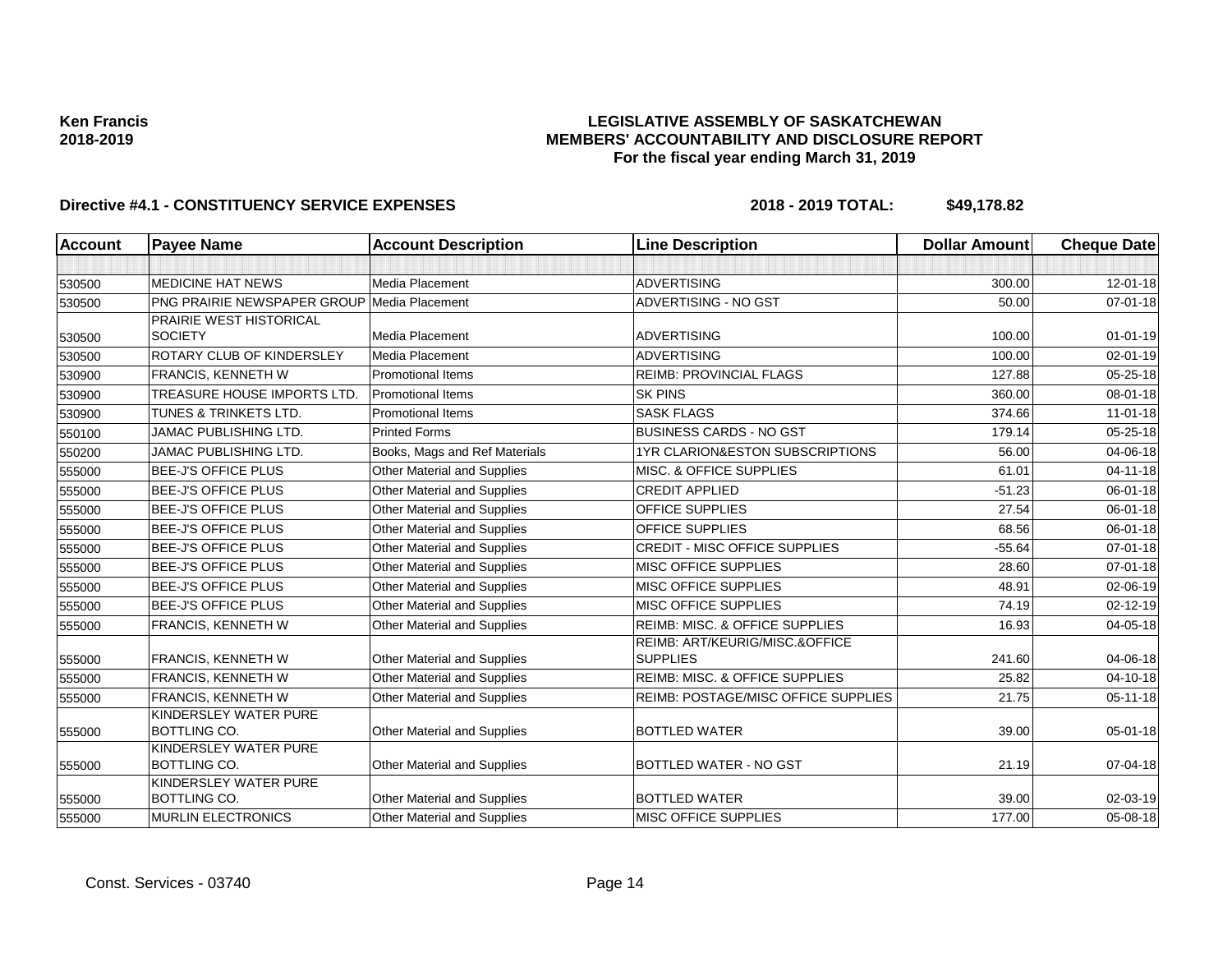### **LEGISLATIVE ASSEMBLY OF SASKATCHEWAN MEMBERS' ACCOUNTABILITY AND DISCLOSURE REPORT For the fiscal year ending March 31, 2019**

| <b>Account</b> | <b>Payee Name</b>          | <b>Account Description</b>           | <b>Line Description</b>                             | <b>Dollar Amount</b> | <b>Cheque Date</b> |
|----------------|----------------------------|--------------------------------------|-----------------------------------------------------|----------------------|--------------------|
|                |                            |                                      |                                                     |                      |                    |
| 555000         | PENNER, JUDY M             | Other Material and Supplies          | REIMB: MISC OFFICE SUPPLIES                         | 70.05                | 06-01-18           |
| 555000         | PENNER, JUDY M             | <b>Other Material and Supplies</b>   | <b>REIMB: MISC OFFICE SUPPLIES</b>                  | 36.06                | $07 - 01 - 18$     |
| 555000         | PENNER, JUDY M             | Other Material and Supplies          | <b>REIMB: MISC OFFICE SUPPLIES</b>                  | 45.83                | 07-01-18           |
| 555000         | PENNER, JUDY M             | Other Material and Supplies          | REIMB: MISC OFFICE SUPPLIES                         | 42.57                | 09-01-18           |
| 555000         | PENNER, JUDY M             | Other Material and Supplies          | REIMB: MISC OFFICE SUPPLIES                         | 29.66                | 09-20-18           |
| 555000         | PENNER, JUDY M             | Other Material and Supplies          | <b>REIMB: MISC OFFICE SUPPLIES</b>                  | 46.56                | 10-12-18           |
| 555000         | PENNER, JUDY M             | Other Material and Supplies          | <b>REIMB: MISC OFFICE SUPPLIES</b>                  | 47.19                | 11-02-18           |
| 555000         | PENNER, JUDY M             | Other Material and Supplies          | <b>REIMB: MISC OFFICE SUPPLIES &amp;</b><br>POSTAGE | 101.06               | $12 - 01 - 18$     |
| 555000         | PENNER, JUDY M             | Other Material and Supplies          | <b>REIMB: MISC OFFICE SUPPLIES</b>                  | 38.34                | 02-01-19           |
| 555000         | PENNER, JUDY M             | Other Material and Supplies          | REIMB: MISC OFFICE SUPPLIES                         | 61.53                | 03-07-19           |
| 564600         | <b>MURLIN ELECTRONICS</b>  | Computer Software - Exp              | SOFTWARE/TECHNICAL SERVICE                          | 152.39               | 05-08-18           |
| 564600         | PENNER, JUDY M             | Computer Software - Exp              | <b>SOFTWARE</b>                                     | 88.79                | 03-15-19           |
| 565200         | <b>BEE-J'S OFFICE PLUS</b> | Office Furniture and Equipment - Exp | <b>OFFICE FURNITURE</b>                             | 625.38               | 07-03-18           |
|                |                            |                                      | REIMB: ART/KEURIG/MISC.&OFFICE                      |                      |                    |
| 565200         | <b>FRANCIS, KENNETH W</b>  | Office Furniture and Equipment - Exp | <b>SUPPLIES</b>                                     | 248.57               | 04-06-18           |
| 565200         | <b>FRANCIS, KENNETH W</b>  | Office Furniture and Equipment - Exp | <b>REIMB: DYSON</b>                                 | 59.92                | 06-01-18           |
|                |                            |                                      |                                                     |                      |                    |
|                |                            |                                      |                                                     |                      |                    |
|                |                            |                                      |                                                     |                      |                    |
|                |                            |                                      |                                                     |                      |                    |
|                |                            |                                      |                                                     |                      |                    |
|                |                            |                                      |                                                     |                      |                    |
|                |                            |                                      |                                                     |                      |                    |
|                |                            |                                      |                                                     |                      |                    |
|                |                            |                                      |                                                     |                      |                    |
|                |                            |                                      |                                                     |                      |                    |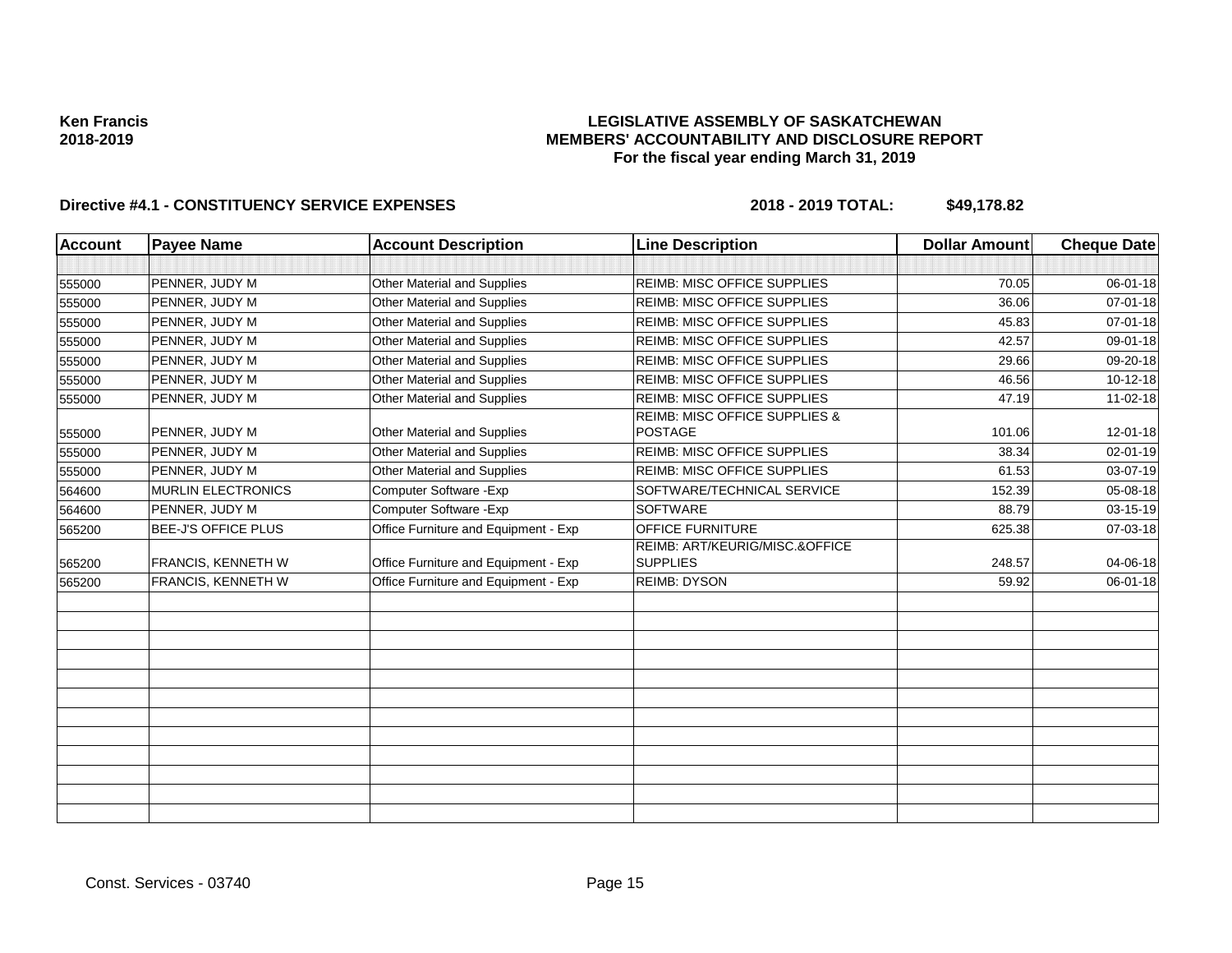### **LEGISLATIVE ASSEMBLY OF SASKATCHEWAN MEMBERS' ACCOUNTABILITY AND DISCLOSURE REPORT For the fiscal year ending March 31, 2019**

| <b>Account</b> | Payee Name | <b>Account Description</b> | <b>Line Description</b> | <b>Cheque Date</b><br><b>Dollar Amount</b> |
|----------------|------------|----------------------------|-------------------------|--------------------------------------------|
|                |            |                            |                         |                                            |
|                |            |                            |                         |                                            |
|                |            |                            |                         |                                            |
|                |            |                            |                         |                                            |
|                |            |                            |                         |                                            |
|                |            |                            |                         |                                            |
|                |            |                            |                         |                                            |
|                |            |                            |                         |                                            |
|                |            |                            |                         |                                            |
|                |            |                            |                         |                                            |
|                |            |                            |                         |                                            |
|                |            |                            |                         |                                            |
|                |            |                            |                         |                                            |
|                |            |                            |                         |                                            |
|                |            |                            |                         |                                            |
|                |            |                            |                         |                                            |
|                |            |                            |                         |                                            |
|                |            |                            |                         |                                            |
|                |            |                            |                         |                                            |
|                |            |                            |                         |                                            |
|                |            |                            |                         |                                            |
|                |            |                            |                         |                                            |
|                |            |                            |                         |                                            |
|                |            |                            |                         |                                            |
|                |            |                            |                         |                                            |
|                |            |                            |                         |                                            |
|                |            |                            |                         |                                            |
|                |            |                            |                         |                                            |
|                |            |                            |                         |                                            |
|                |            |                            |                         |                                            |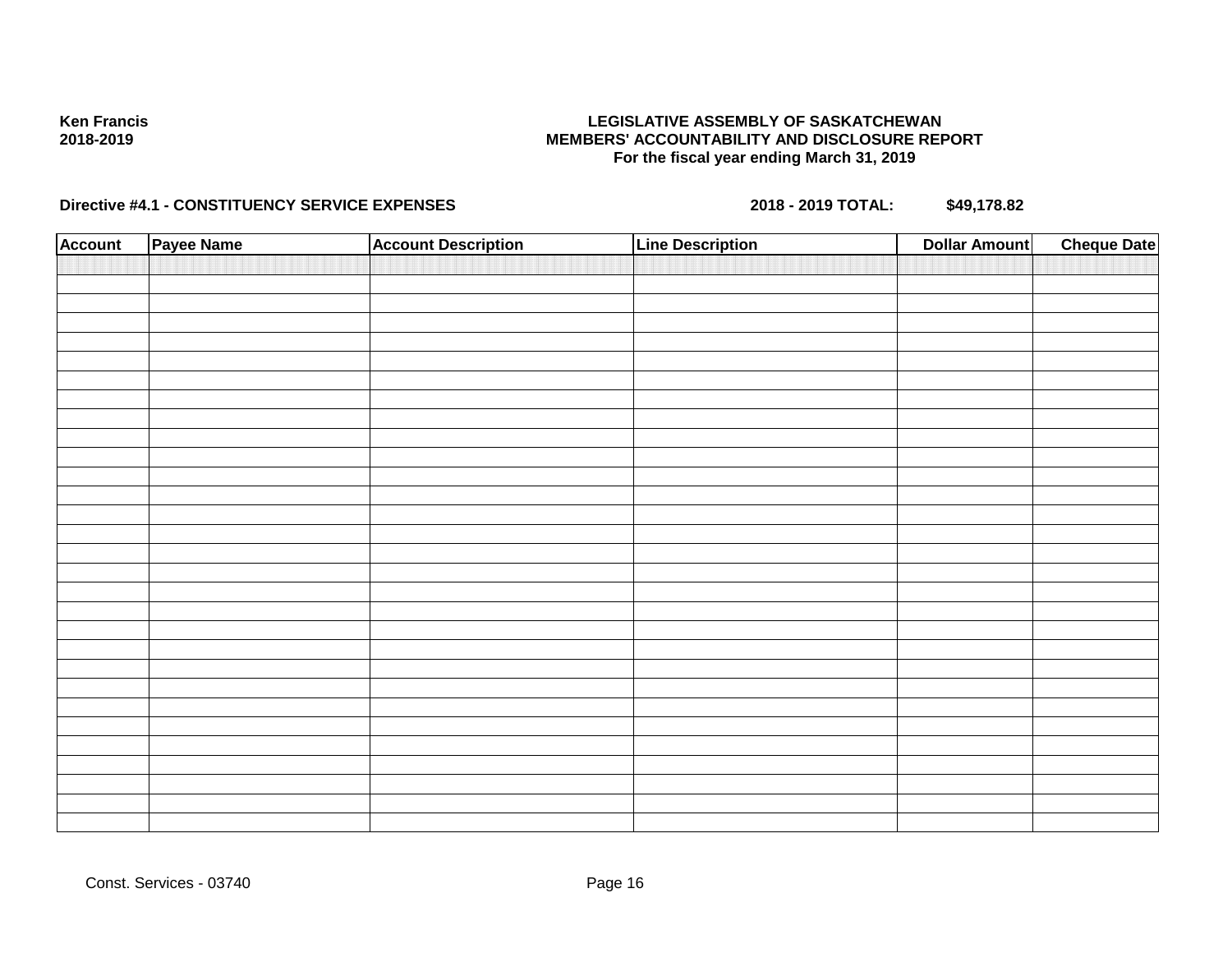### **LEGISLATIVE ASSEMBLY OF SASKATCHEWAN MEMBERS' ACCOUNTABILITY AND DISCLOSURE REPORT For the fiscal year ending March 31, 2019**

| <b>Account</b> | Payee Name | <b>Account Description</b> | <b>Line Description</b> | <b>Cheque Date</b><br><b>Dollar Amount</b> |
|----------------|------------|----------------------------|-------------------------|--------------------------------------------|
|                |            |                            |                         |                                            |
|                |            |                            |                         |                                            |
|                |            |                            |                         |                                            |
|                |            |                            |                         |                                            |
|                |            |                            |                         |                                            |
|                |            |                            |                         |                                            |
|                |            |                            |                         |                                            |
|                |            |                            |                         |                                            |
|                |            |                            |                         |                                            |
|                |            |                            |                         |                                            |
|                |            |                            |                         |                                            |
|                |            |                            |                         |                                            |
|                |            |                            |                         |                                            |
|                |            |                            |                         |                                            |
|                |            |                            |                         |                                            |
|                |            |                            |                         |                                            |
|                |            |                            |                         |                                            |
|                |            |                            |                         |                                            |
|                |            |                            |                         |                                            |
|                |            |                            |                         |                                            |
|                |            |                            |                         |                                            |
|                |            |                            |                         |                                            |
|                |            |                            |                         |                                            |
|                |            |                            |                         |                                            |
|                |            |                            |                         |                                            |
|                |            |                            |                         |                                            |
|                |            |                            |                         |                                            |
|                |            |                            |                         |                                            |
|                |            |                            |                         |                                            |
|                |            |                            |                         |                                            |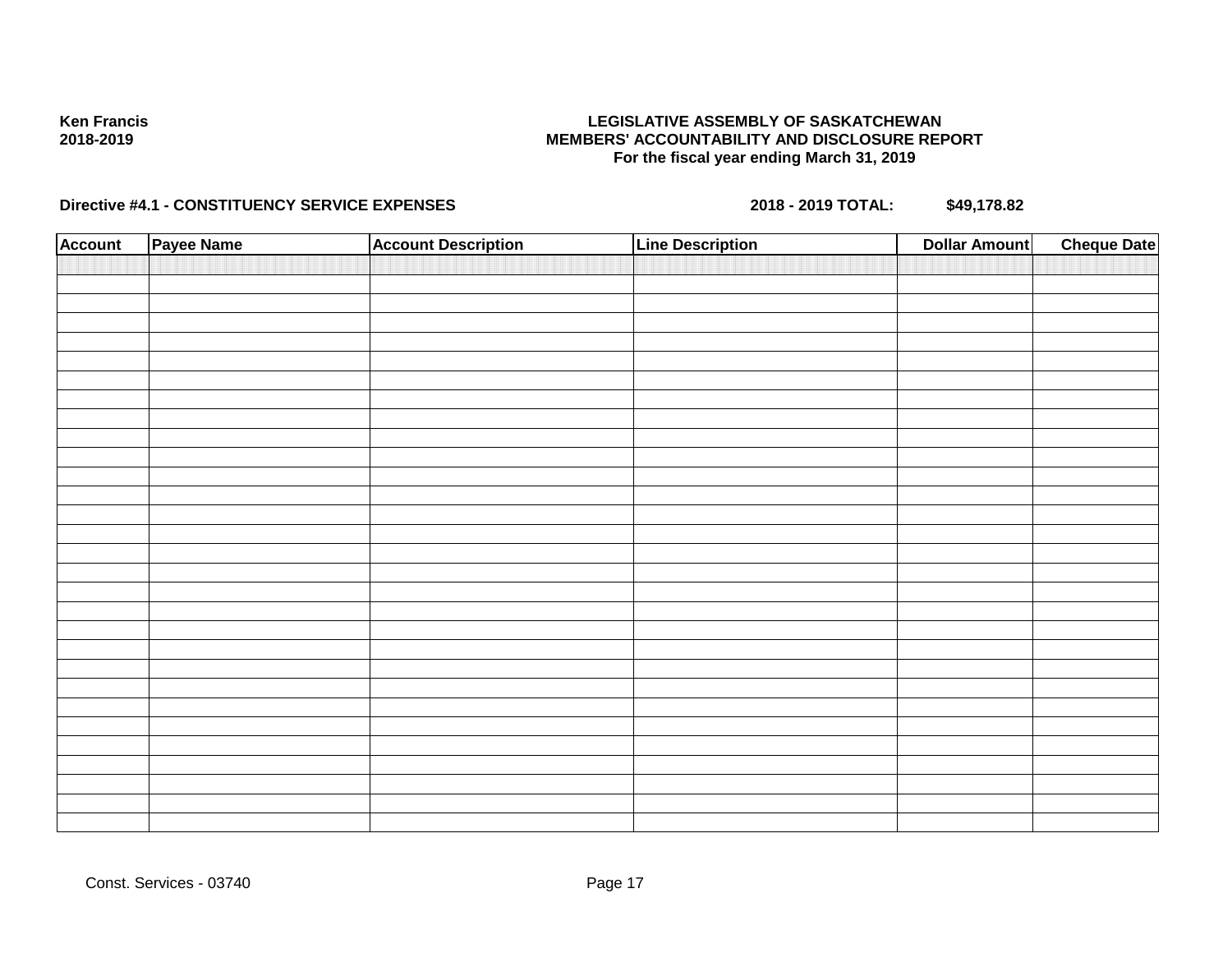### **LEGISLATIVE ASSEMBLY OF SASKATCHEWAN MEMBERS' ACCOUNTABILITY AND DISCLOSURE REPORT For the fiscal year ending March 31, 2019**

| <b>Account</b> | Payee Name | <b>Account Description</b> | <b>Line Description</b> | <b>Cheque Date</b><br><b>Dollar Amount</b> |
|----------------|------------|----------------------------|-------------------------|--------------------------------------------|
|                |            |                            |                         |                                            |
|                |            |                            |                         |                                            |
|                |            |                            |                         |                                            |
|                |            |                            |                         |                                            |
|                |            |                            |                         |                                            |
|                |            |                            |                         |                                            |
|                |            |                            |                         |                                            |
|                |            |                            |                         |                                            |
|                |            |                            |                         |                                            |
|                |            |                            |                         |                                            |
|                |            |                            |                         |                                            |
|                |            |                            |                         |                                            |
|                |            |                            |                         |                                            |
|                |            |                            |                         |                                            |
|                |            |                            |                         |                                            |
|                |            |                            |                         |                                            |
|                |            |                            |                         |                                            |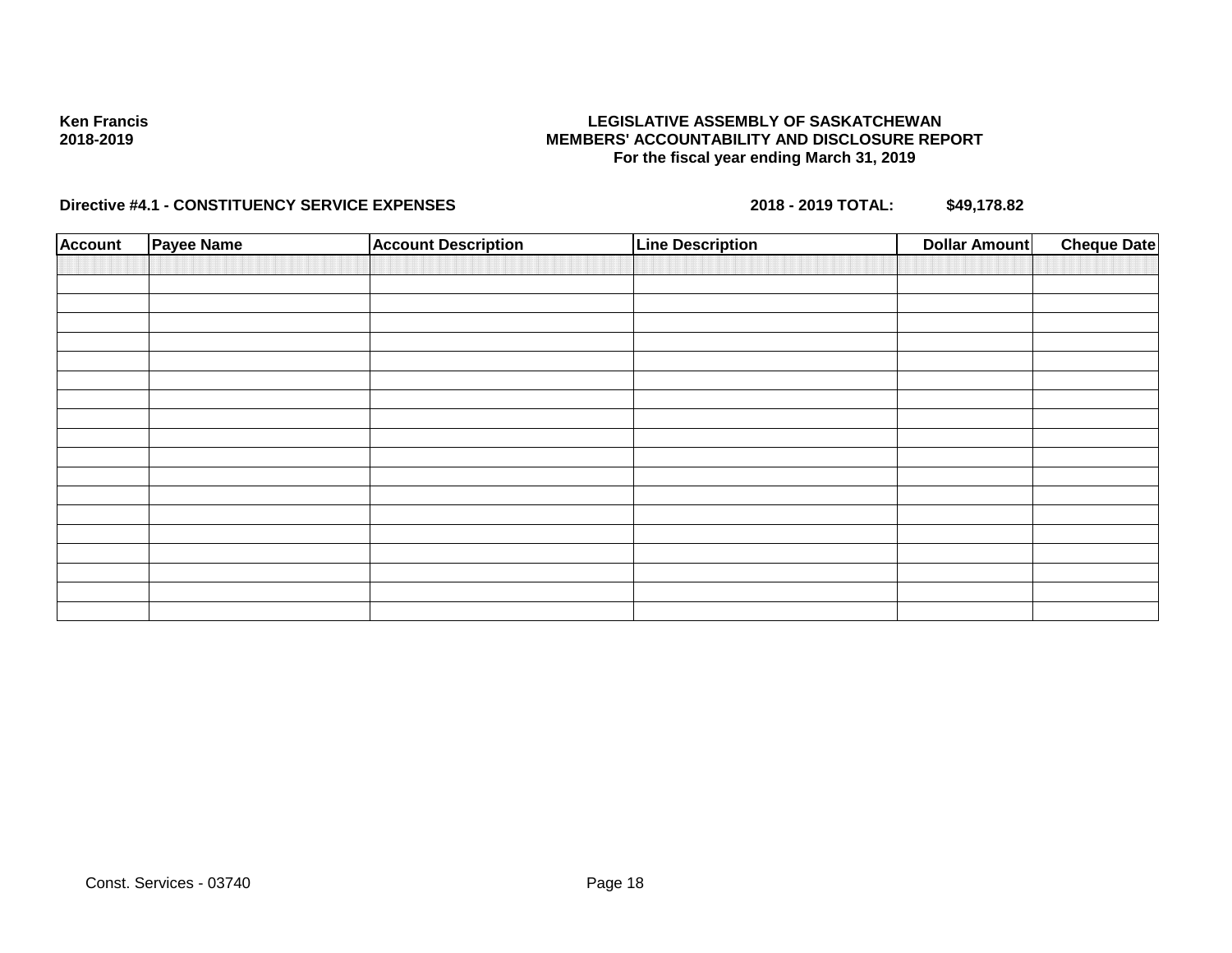## **LEGISLATIVE ASSEMBLY OF SASKATCHEWAN MEMBERS' ACCOUNTABILITY AND DISCLOSURE REPORT For the fiscal year ending March 31, 2019**

| <b>Account</b> | <b>Payee Name</b> | <b>Account Description</b> | <b>Dollar Amount</b> | <b>Cheque Date</b> |
|----------------|-------------------|----------------------------|----------------------|--------------------|
|                |                   |                            |                      |                    |
| 513000         | PENNER, JUDY M    | Out-of-Scope Permanent     | 1,920.00             | 04-24-18           |
| 513000         | PENNER, JUDY M    | Out-of-Scope Permanent     | 1,920.00             | 05-08-18           |
| 513000         | PENNER, JUDY M    | Out-of-Scope Permanent     | 1,920.00             | 05-23-18           |
| 513000         | PENNER, JUDY M    | Out-of-Scope Permanent     | 1,920.00             | 06-05-18           |
| 513000         | PENNER, JUDY M    | Out-of-Scope Permanent     | 1,920.00             | 06-13-18           |
| 513000         | PENNER, JUDY M    | Out-of-Scope Permanent     | 1,920.00             | 06-27-18           |
| 513000         | PENNER, JUDY M    | Out-of-Scope Permanent     | 1,920.00             | 07-11-18           |
| 513000         | PENNER, JUDY M    | Out-of-Scope Permanent     | 1,920.00             | 07-25-18           |
| 513000         | PENNER, JUDY M    | Out-of-Scope Permanent     | 1,920.00             | 08-08-18           |
| 513000         | PENNER, JUDY M    | Out-of-Scope Permanent     | 1,920.00             | 08-22-18           |
| 513000         | PENNER, JUDY M    | Out-of-Scope Permanent     | 1,920.00             | 09-05-18           |
| 513000         | PENNER, JUDY M    | Out-of-Scope Permanent     | 1,920.00             | 09-19-18           |
| 513000         | PENNER, JUDY M    | Out-of-Scope Permanent     | 1,920.00             | 10-03-18           |
| 513000         | PENNER, JUDY M    | Out-of-Scope Permanent     | 1,920.00             | 10-17-18           |
| 513000         | PENNER, JUDY M    | Out-of-Scope Permanent     | 1,920.00             | 11-01-18           |
| 513000         | PENNER, JUDY M    | Out-of-Scope Permanent     | 1,920.00             | $11 - 14 - 18$     |
| 513000         | PENNER, JUDY M    | Out-of-Scope Permanent     | 1,920.00             | 11-28-18           |
| 513000         | PENNER, JUDY M    | Out-of-Scope Permanent     | 1,920.00             | 12-12-18           |
| 513000         | PENNER, JUDY M    | Out-of-Scope Permanent     | 1,920.00             | 12-27-18           |
| 513000         | PENNER, JUDY M    | Out-of-Scope Permanent     | 1,920.00             | 01-09-19           |
| 513000         | PENNER, JUDY M    | Out-of-Scope Permanent     | 1,920.00             | 01-23-19           |
| 513000         | PENNER, JUDY M    | Out-of-Scope Permanent     | 1,920.00             | 02-06-19           |
| 513000         | PENNER, JUDY M    | Out-of-Scope Permanent     | 1,920.00             | 02-20-19           |
| 513000         | PENNER, JUDY M    | Out-of-Scope Permanent     | 1,920.00             | 03-06-19           |
| 513000         | PENNER, JUDY M    | Out-of-Scope Permanent     | 1,899.00             | 03-20-19           |
| 513000         | PENNER, JUDY M    | Out-of-Scope Permanent     | 1917.9               | 04-03-19           |
| 514000         | SYROTA, RITA I F  | Casual/Term                | 100.89               | 04-24-18           |
| 514000         | SYROTA, RITA I F  | Casual/Term                | 235.42               | 05-08-18           |
| 514000         | SYROTA, RITA I F  | Casual/Term                | 100.89               | 06-13-18           |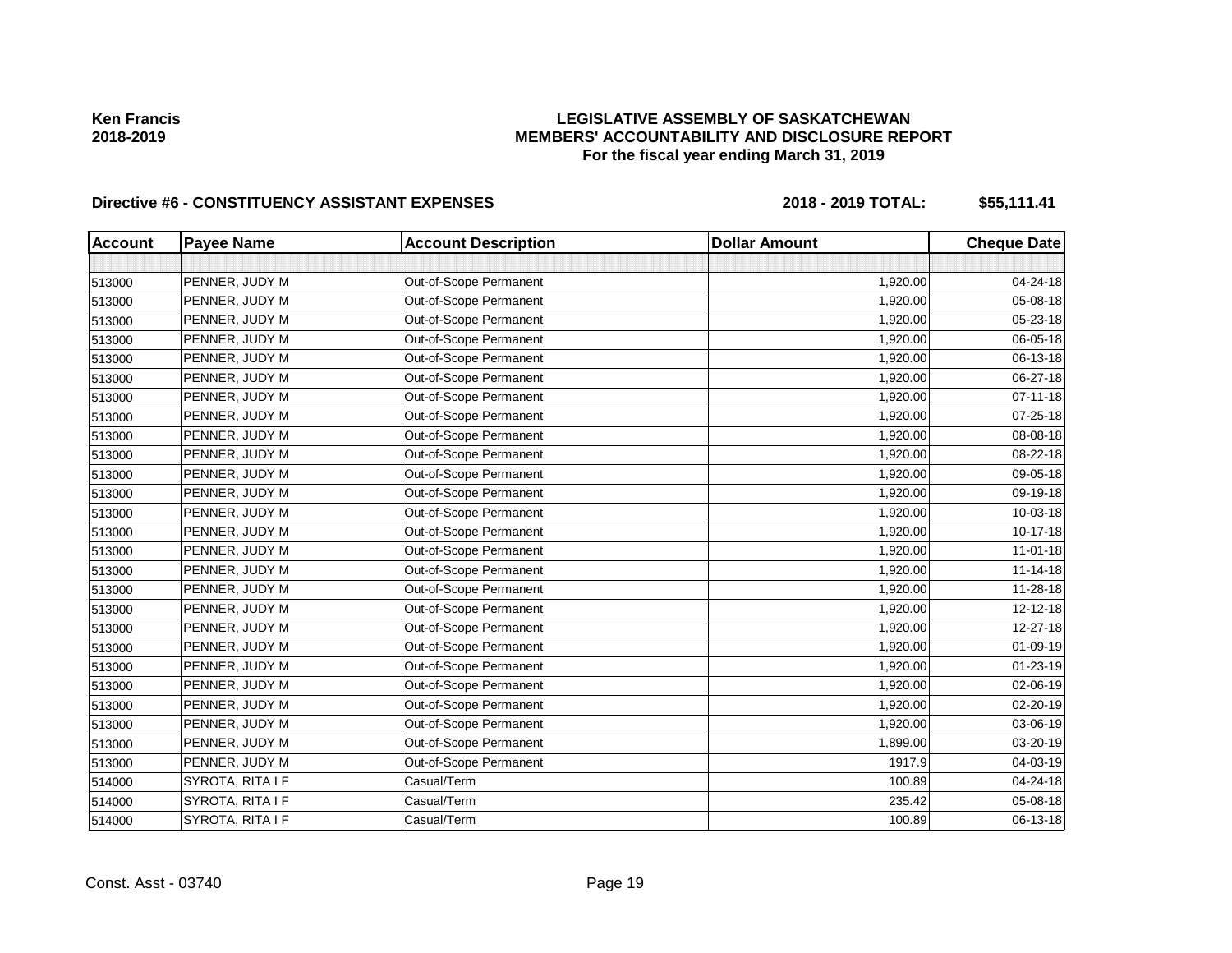## **LEGISLATIVE ASSEMBLY OF SASKATCHEWAN MEMBERS' ACCOUNTABILITY AND DISCLOSURE REPORT For the fiscal year ending March 31, 2019**

| <b>Account</b> | <b>Payee Name</b> | <b>Account Description</b>                    | <b>Dollar Amount</b> | <b>Cheque Date</b> |
|----------------|-------------------|-----------------------------------------------|----------------------|--------------------|
|                |                   |                                               |                      |                    |
| 514000         | SYROTA, RITA I F  | Casual/Term                                   | 252.23               | 06-27-18           |
| 514000         | SYROTA, RITA I F  | Casual/Term                                   | 756.7                | 08-08-18           |
| 514000         | SYROTA, RITA I F  | Casual/Term                                   | 1,008.93             | 08-22-18           |
| 514000         | SYROTA, RITA I F  | Casual/Term                                   | 504.47               | 10-03-18           |
| 514000         | SYROTA, RITA I F  | Casual/Term                                   | 470.83               | 10-17-18           |
| 514000         | SYROTA, RITA I F  | Casual/Term                                   | 504.47               | $11-01-18$         |
| 514000         | SYROTA, RITA I F  | Casual/Term                                   | 252.23               | 11-28-18           |
| 514000         | SYROTA, RITA I F  | Casual/Term                                   | 504.47               | 01-09-19           |
| 514000         | SYROTA, RITA I F  | Casual/Term                                   | 252.23               | 02-20-19           |
| 514000         | SYROTA, RITA I F  | Casual/Term                                   | 252.23               | 03-06-19           |
| 514000         | SYROTA, RITA I F  | Casual/Term                                   | 235.42               | 03-20-19           |
| 519900         | None (Default)    | Change in Y/E Accrued Empl Leave Entitlements | $-216.9$             | 04-18-18           |
|                |                   |                                               |                      |                    |
|                |                   |                                               |                      |                    |
|                |                   |                                               |                      |                    |
|                |                   |                                               |                      |                    |
|                |                   |                                               |                      |                    |
|                |                   |                                               |                      |                    |
|                |                   |                                               |                      |                    |
|                |                   |                                               |                      |                    |
|                |                   |                                               |                      |                    |
|                |                   |                                               |                      |                    |
|                |                   |                                               |                      |                    |
|                |                   |                                               |                      |                    |
|                |                   |                                               |                      |                    |
|                |                   |                                               |                      |                    |
|                |                   |                                               |                      |                    |
|                |                   |                                               |                      |                    |
|                |                   |                                               |                      |                    |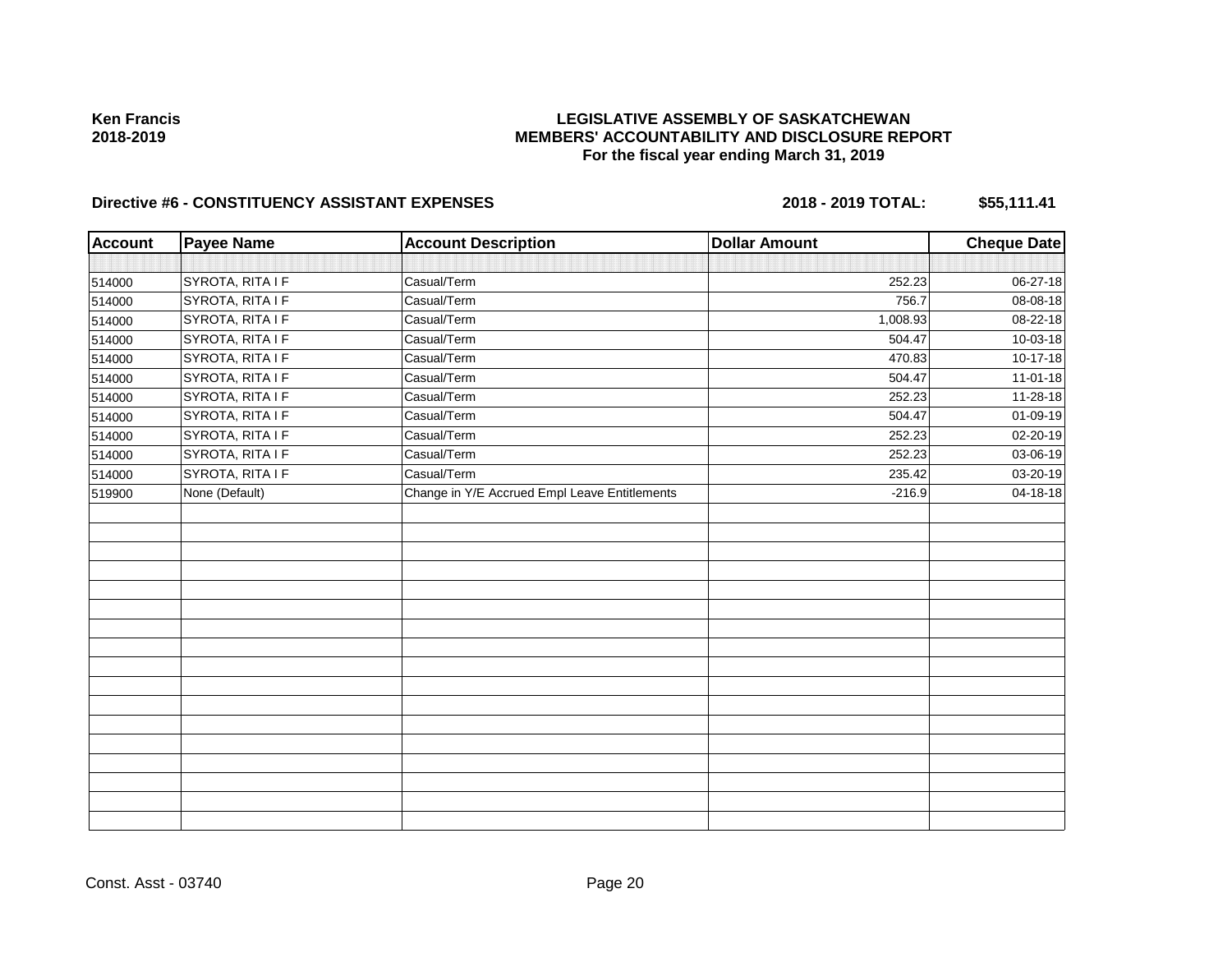### **LEGISLATIVE ASSEMBLY OF SASKATCHEWAN MEMBERS' ACCOUNTABILITY AND DISCLOSURE REPORT For the fiscal year ending March 31, 2019**

| <b>Account</b> | Payee Name | <b>Account Description</b> | <b>Dollar Amount</b> | <b>Cheque Date</b> |
|----------------|------------|----------------------------|----------------------|--------------------|
|                |            |                            |                      |                    |
|                |            |                            |                      |                    |
|                |            |                            |                      |                    |
|                |            |                            |                      |                    |
|                |            |                            |                      |                    |
|                |            |                            |                      |                    |
|                |            |                            |                      |                    |
|                |            |                            |                      |                    |
|                |            |                            |                      |                    |
|                |            |                            |                      |                    |
|                |            |                            |                      |                    |
|                |            |                            |                      |                    |
|                |            |                            |                      |                    |
|                |            |                            |                      |                    |
|                |            |                            |                      |                    |
|                |            |                            |                      |                    |
|                |            |                            |                      |                    |
|                |            |                            |                      |                    |
|                |            |                            |                      |                    |
|                |            |                            |                      |                    |
|                |            |                            |                      |                    |
|                |            |                            |                      |                    |
|                |            |                            |                      |                    |
|                |            |                            |                      |                    |
|                |            |                            |                      |                    |
|                |            |                            |                      |                    |
|                |            |                            |                      |                    |
|                |            |                            |                      |                    |
|                |            |                            |                      |                    |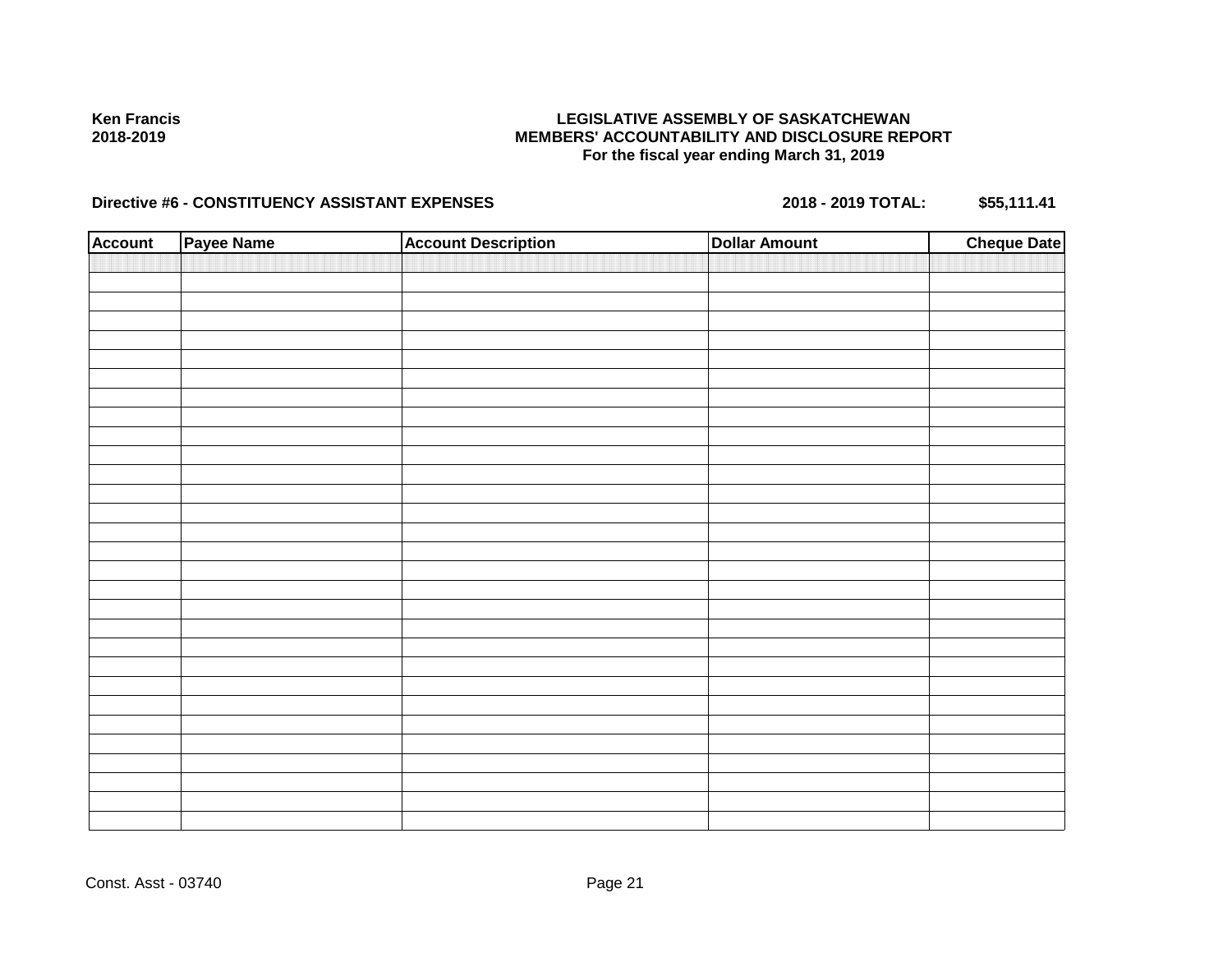### **LEGISLATIVE ASSEMBLY OF SASKATCHEWAN MEMBERS' ACCOUNTABILITY AND DISCLOSURE REPORT For the fiscal year ending March 31, 2019**

| <b>Account</b> | Payee Name | <b>Account Description</b> | <b>Dollar Amount</b> | <b>Cheque Date</b> |
|----------------|------------|----------------------------|----------------------|--------------------|
|                |            |                            |                      |                    |
|                |            |                            |                      |                    |
|                |            |                            |                      |                    |
|                |            |                            |                      |                    |
|                |            |                            |                      |                    |
|                |            |                            |                      |                    |
|                |            |                            |                      |                    |
|                |            |                            |                      |                    |
|                |            |                            |                      |                    |
|                |            |                            |                      |                    |
|                |            |                            |                      |                    |
|                |            |                            |                      |                    |
|                |            |                            |                      |                    |
|                |            |                            |                      |                    |
|                |            |                            |                      |                    |
|                |            |                            |                      |                    |
|                |            |                            |                      |                    |
|                |            |                            |                      |                    |
|                |            |                            |                      |                    |
|                |            |                            |                      |                    |
|                |            |                            |                      |                    |
|                |            |                            |                      |                    |
|                |            |                            |                      |                    |
|                |            |                            |                      |                    |